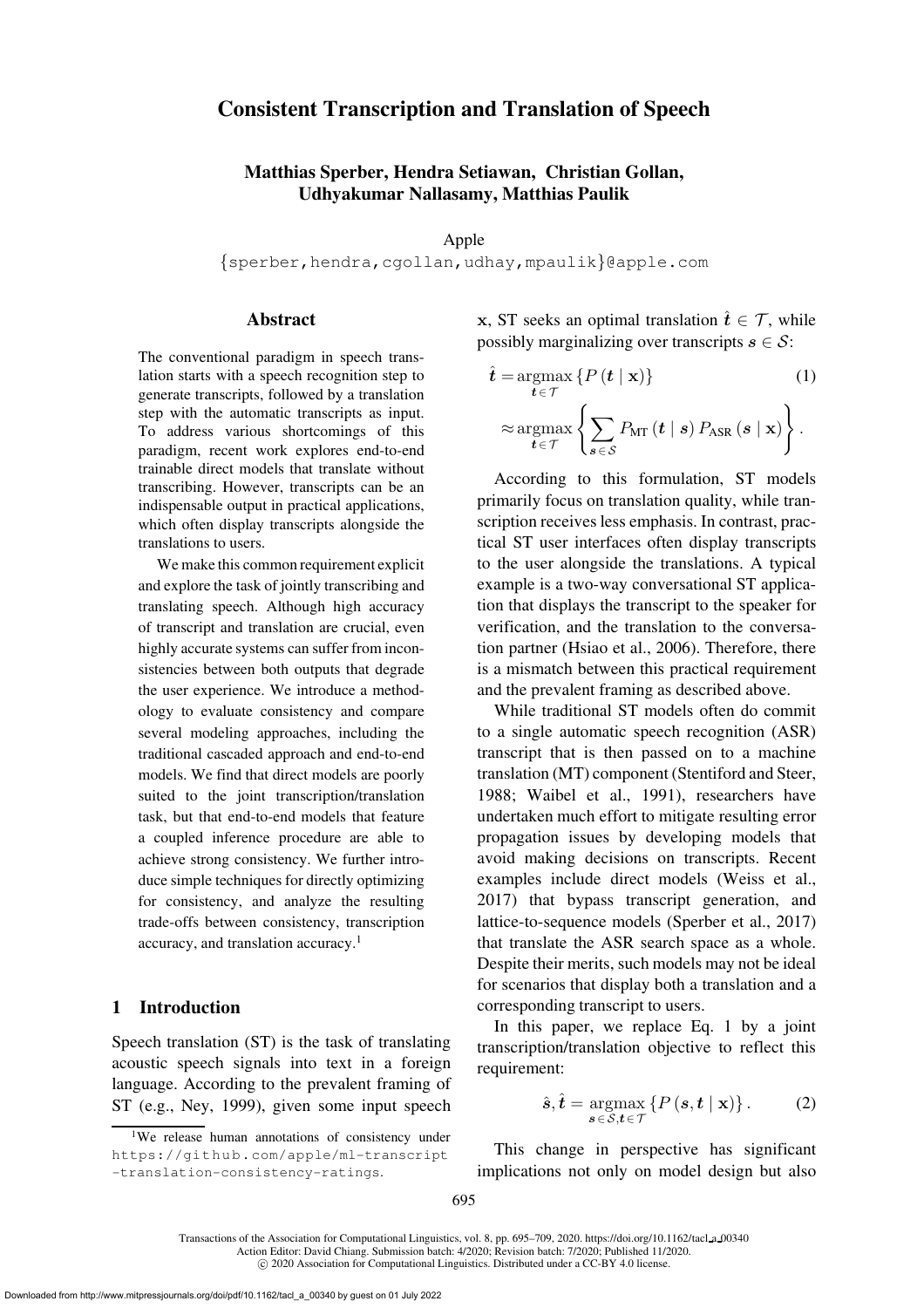| Transcr. | And I could sort of <b>replay</b> some stuff |
|----------|----------------------------------------------|
|          | that I was looking at earlier today.         |

|         | I could                                 | anv | things replace |
|---------|-----------------------------------------|-----|----------------|
| Transl. | Ich konnte irgendwelche Dinge ersetzen, |     |                |
|         | that I today earlier viewed             |     |                |
|         | die ich heute vorhin schaute.           |     |                |

<span id="page-1-0"></span>Figure 1: Example of lexical inconsistencies we encountered when generating transcript and translation independently. Although the transcript correctly contains *replay*, the German translation (mistakenly) chooses *ersetzen* (English: *replace*). The inconsistency is explained by the acoustic similarity between *replay* and *replace*, which is not obvious to a monolingual user.

| Transcr.              | <b>Bill Gross</b> has several companies,<br>including one called <b>eSolar</b> that has<br>some great solar thermal technologies.  |
|-----------------------|------------------------------------------------------------------------------------------------------------------------------------|
| Transl.1<br>(gold)    | <b>Bill Gross</b> hat mehrere Firmen, unter<br>anderem eine namens <b>eSolar</b> die<br>großartige Solarthermaltechnologien<br>hat |
| Transl.2<br>(incons.) | <b>Bill Gross</b> hat mehrere Firmen, eine<br>nennt sich "Easolare", die großartige<br><b>Solarwärme-Technologie</b> hat.          |

<span id="page-1-1"></span>Figure 2: Illustration of surface-level consistency between English transcript and German translation. Only translation 1 spells both named entities (*Bill Gross* and *eSolar*) consistently, and the German translation *Solarthermaltechnologie* (translation 1) is preferred over *Solarwärme-Technologie* (translation 2), by itself a correct choice but less similar on the surface level.

on evaluation. First, besides translation accuracy, transcription accuracy becomes relevant and equally important. Second, the issue of *consistency* between transcript and translation becomes essential. For example, let us consider a naive approach of transcribing and translating with two completely independent, potentially erroneous models. These independent models would expectedly produce inconsistencies, including inconsistent lexical choice caused by acoustic or linguistic ambiguity [\(Figure 1\)](#page-1-0), and inconsistent spelling of named entities [\(Figure 2\)](#page-1-1). Even if output quality is high on average, such inconsistencies may considerably degrade the user experience.

Our contributions are threefold: First, we introduce the notion of consistency between transcripts and translations and propose methods to assess consistency quantitatively. Second, we survey and extend existing models, and develop novel training and inference schemes, under the hypothesis that both joint model training and a coupled inference procedure are desirable for our goal of accurate and consistent models. Third, we provide a comprehensive analysis, comparing accuracy and consistency for a wide variety of model types across several language pairs to determine the most suitable models for our task and analyze potential trade-offs.

# <span id="page-1-3"></span>2 Evaluation Beyond Accuracy—The Need for Consistency

To better understand the desiderata of models that perform transcription *and* translation, it is helpful to discuss how one should evaluate such models. A first step is to evaluate transcription accuracy and translation accuracy in isolation. For this purpose, we can use well-established evaluation metrics such as word error rate (WER) for transcripts and BLEU [\(Papineni et al., 2002](#page-13-2)) for translations. When considering scenarios in which both transcript and translation are displayed, *consistency* is an essential additional requirement.[2](#page-1-2) Let us first clarify what we mean by this term.

Definition: Consistency between transcript and translation is achieved if both are semantically equivalent, with a preference for a faithful translation approach [\(Newmark](#page-13-3), [1988](#page-13-3)), meaning that stylistic, lexical, and grammatical characteristics should be transferred whenever fluency is not compromised. Importantly, consistency measures are defined over the space of both well-formed and erroneous sentence pairs. In the case of ungrammatical sentence pairs, consistency may be achieved by adhering to a literal or word-for-word translation strategy.

Consistency is only loosely related to accuracy, and can even be in opposition in some cases. For instance, when a translation error cannot be avoided, consistency is improved at the cost of transcription accuracy by placing the backtranslated error in the transcript. Because accuracy and error metrics assess transcript or translation quality in isolation, these metrics cannot capture phenomena that involve the interplay between transcript and translation.

<span id="page-1-2"></span><sup>2</sup>Other important ST use cases do not show both transcripts at the same time, such as multilingual movie subtitling. For such cases, consistency may be less critical.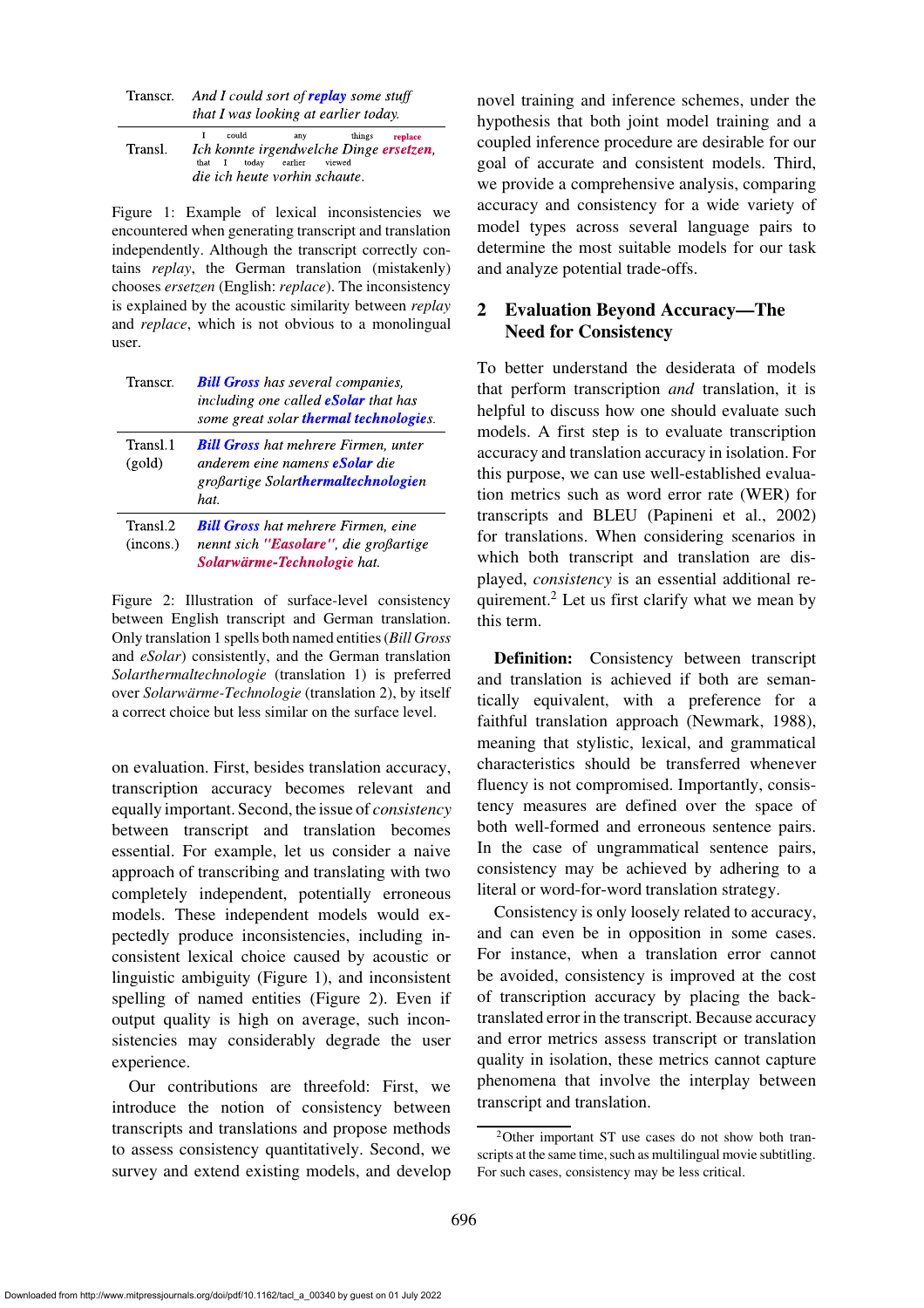#### <span id="page-2-0"></span>2.1 Motivational Use Cases

Although ultimately user studies must assess to what extent consistency improves user satisfaction, our intention in this paper is to provide a universally useful notion of consistency that does not depend too much on specific use cases. Nevertheless, our definition may be most convincing when put in the context of specific example use cases.

Lecture Use Case. Here, a person follows a presentation or lecture-like event, presented in a foreign language, by reading transcript and translation on a screen (Fügen, 2008). This person may have partial knowledge of the source language, but knows only the target language sufficiently well. She, therefore, pays attention mainly to the translation outputs, but may occasionally consult the transcription output in cases where the translation seems wrong. In this case, quick orientation can be critical, and inconsistencies would cause distraction and undermine trust and perceived transparency of the transcription/ translation service.

Dialog Use Case. Next, consider the scenario of a dialog between two people who speak different languages. One person, the speaker, attempts to convey a message to the recipient, relying on an ST service that displays a transcript and a translation. Here, the transcript is shown to the speaker, who speaks only the source language, for purposes of verification and possibly correction. The translation is shown to the recipient, who only understands the target language, to convey the message [\(Hsiao et al.](#page-13-1), [2006\)](#page-13-1). We can expect that if transcript and translation are error-free, then the message is conveyed smoothly. However, when the transcript or translation contains errors, miscommunication occurs. To efficiently recover from such miscommunication, both parties should agree on the nature and details of the mistaken content. In other words, occurring errors are preferred to be consistent between transcript and translation.

### <span id="page-2-1"></span>3 Estimating Consistency

Having argued for consistency as a desirable property, we now wish to empirically quantify the level of consistency between a particular model's transcripts and translations. To our knowledge,

consistency has not been addressed in the context of ST before, perhaps because traditional cascaded models have not been observed to suffer from inconsistencies in the outputs. Therefore, we propose several metrics for estimating transcript/translation consistency in this section. In §[7.3,](#page-9-0) we demonstrate strong agreement of these metrics with human ratings of consistency.

## <span id="page-2-3"></span>3.1 Lexical Consistency

Our first metric focuses on semantic equivalency in general, and consistent lexical choice in particular, as illustrated in [Figure 1.](#page-1-0) To this end, we use a simple lexical coverage model based on word-level translation probabilities. This approach might also capture some aspects of grammatical consistency by rewarding the use of comparable function words. We sum negative translation log-probabilities for each utterance:  $t_{\boldsymbol{t}\rightarrow\boldsymbol{s}}{=}-\sum_{t_j\in\boldsymbol{t}}\max_{s_i\in\boldsymbol{s}}\log p\left(t_j\mid s_i\right)$ . We then normalize across the test corpus  $C$ and average over both translation directions: 1  $\frac{1}{2} \left( \frac{1}{n} \sum_{(\bm{s},\bm{t}) \in \mathcal{C}} t_{\bm{t} \rightarrow \bm{s}} + \frac{1}{m} \sum_{(\bm{s},\bm{t}) \in \mathcal{C}} t_{\bm{s} \rightarrow \bm{t}} \right)$ , where  $n$ and  $m$  denote the number of translated and transcribed words in the corpus, respectively. In practice, we use fast\_align [\(Dyer et al., 2013](#page-12-1)) to estimate probability tables from our training data. When a word has no translation probability assigned, including out-of-vocabulary cases, we use a simple smoothing method by assigning the lowest score found in the lexicon.

Although it may seem tempting to use a more elaborate translation model such as an encoder-decoder model, we deliberately choose this simple lexical approach. The main reason is that we need to estimate consistency for potentially erroneous transcript/translation pairs. In such cases, we found severe robustness issues when computing translation scores using a full-fledged encoder-decoder model.

### <span id="page-2-2"></span>3.2 Surface Form Consistency

Our consistency definition mentions a preference for a stylistic similarity between transcript and translation. One way of assessing stylistic aspects is to compare transcripts and translations at the *surface level*. This is most sensible when the source and target language are related, and could help capture phenomena such as consistent spelling of named entities, or translations using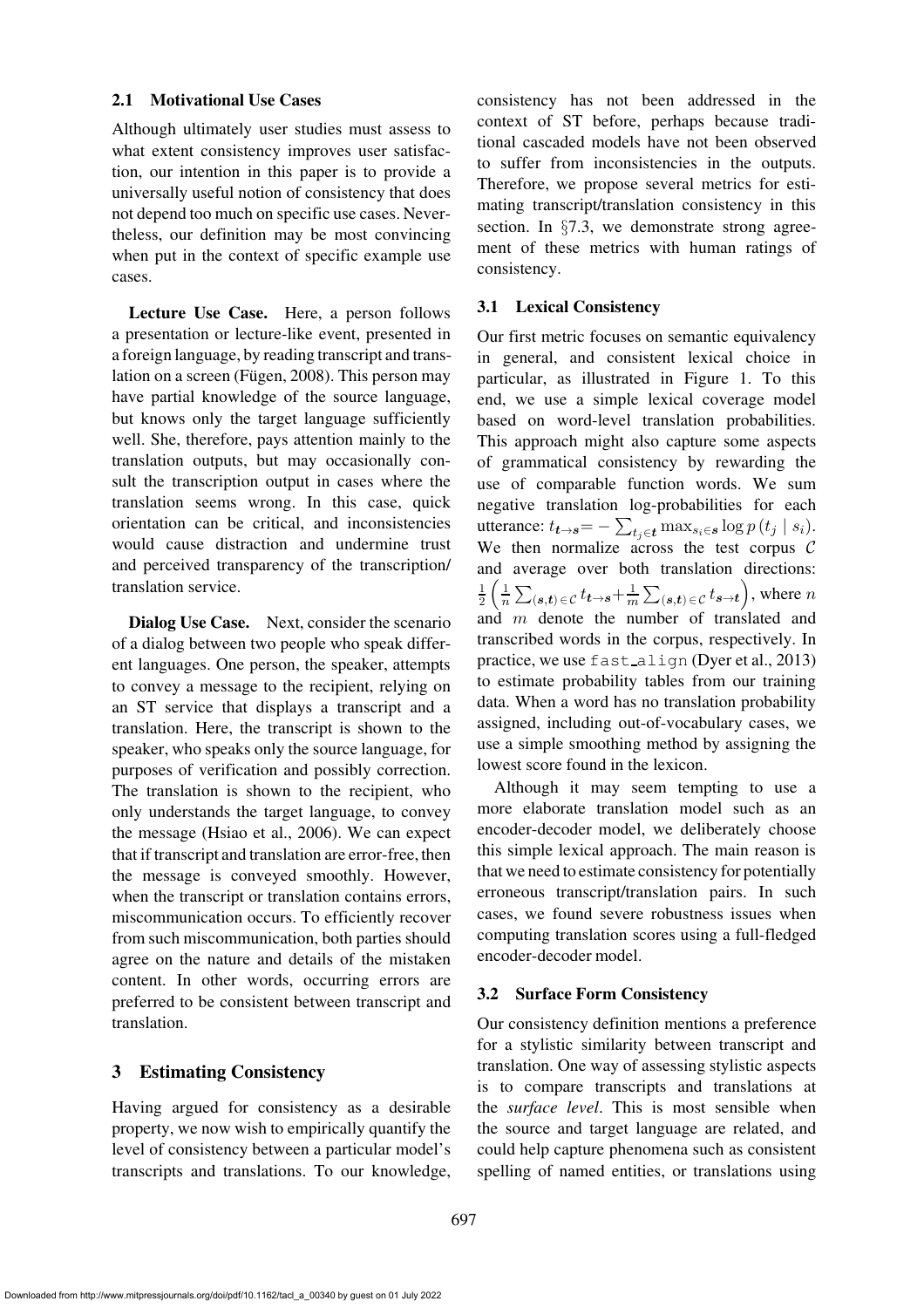words with similar surface form as found in the transcript. [Figure 2](#page-1-1) provides an illustration.

We propose to assess surface form consistency through substring overlap. Our notion of substring overlap follows CharCut, which was proposed as a metric for reference-based MT evaluation [\(Lardilleux and Lepage, 2017](#page-13-4)). Following Eq. [2](#page-0-2) of that paper, we determine substring insertions, deletions, and shifts in the translation, when compared with the transcript, and compute  $1 - \frac{\text{deletions} + \text{insertions} + \text{shifts}}{\text{let} + \text{let}}$ . Counts are aggregated  $|\bm{s}|{+}|\bm{t}$ and normalized at corpus level. To avoid spurious matches, we match only substrings of at least length  $n$  (here: 5), compare in casesensitive fashion, and deactivate CharCut's special treatment of longest common prefixes/suffixes.

We note that surface form consistency is less suited to language pairs that use different alphabets, and leave it to future work to explore alternatives, such as the assessment of cross-lingual phonetic similarity in such cases.

# <span id="page-3-1"></span>3.3 Correlation of Transcription/Translation Error

This third metric bases consistency on wellestablished accuracy metrics or error metrics. We posit that a necessary (though not sufficient) condition for consistency is that the accuracy of the transcript should be correlated with the accuracy of the translation, where both are measured against some respective gold standard. We therefore propose to assess consistency through computing statistical correlation between utterance-level error metrics for transcript and translation.

Specifically, for a test corpus of size  $N$ , we compute Kendall's  $\tau$  coefficient across utterancelevel error metrics. On the transcript side, we use utterance-level WER as the error metric. Because BLEU is a poor utterance-level metric, we make use of CharCut on the translation side, which has been shown to correlate well with human judgment at utterance level [\(Lardilleux and Lepage, 2017\)](#page-13-4). Formally, we compute:

$$
kendall_{\tau}\left(WER_{1:N}^{clipped},CharCut_{1:N}\right). (3)
$$

Because CharCut is clipped above 1, we also apply clipping to utterance-level WER for stability.

| S         | Ť.         | Result                          |
|-----------|------------|---------------------------------|
| Good Good |            | Immediate success               |
| Bad-      | <b>Bad</b> | Speaker rephrases               |
| Bad       | Good       | Speaker rephrases unnecessarily |
| Good      | Rad        | Resolve now or in later turn    |

<span id="page-3-0"></span>Figure 3: Dialog use case. Whenever the transcript *or* the translation has errors, additional effort is needed.

### <span id="page-3-2"></span>3.4 Combined Metric for Dialog Task

The previous metrics estimate consistency in a fashion that is complementary to accuracy, such that it is possible to achieve good consistency despite poor accuracy. This allows trading off accuracy against consistency, depending on specific task requirements. Here, we explore a particular instance of such a task-specific trade-off that arises naturally through the formulation of a communication model. We consider a dialog situation  $(\S 2.1)$  $(\S 2.1)$ , and assume that communication will be successful if and only if both transcript and translation do not contain significant deviations from some reference, as motivated in [Figure 3.](#page-3-0) Conceptually, the main difference to §[3.3](#page-3-1) is that here we penalize, rather than reward, the *bad/bad* situation [\(Figure 3\)](#page-3-0). To estimate the probability of some generated transcript and translation allowing successful communication, given reference transcript and translation, we thus require that both the transcript and the translation are sufficiently accurate. For utterance with index  $k$ :

$$
P(\text{succ}_k | \text{ref}) = P(s_k \text{ ok} \cap t_k \text{ ok} | \text{ref})
$$
  
= 
$$
P(s_k \text{ ok} | \text{ref}) \times P(t_k \text{ ok} | s_k, \text{ref})
$$
 (4)  

$$
\approx P(s_k \text{ ok} | \text{ref}) \times P(t_k \text{ ok} | \text{ref})
$$

We then use utterance-level accuracy metrics as a proxy, computing accuracy  $(s_k) = 1-$ WER<sup>clipped</sup>, accuracy  $(t_k) = 1 - \text{CharCut}_k$ . For a test corpus of size  $N$  we compute corpus-level scores as  $\frac{1}{N} \sum_{1 \leq k \leq N} P(\text{succ}_k)$ .

# 4 Models for Transcription and Translation

We now turn to discuss model candidates for consistent transcription and translation of speech [\(Figures 4–](#page-4-0)[5\)](#page-4-1). We hypothesize that there are two desirable model characteristics in our scenario. First, motivated by Eq. [2,](#page-0-2) models may achieve better consistency by performing joint inference, in the sense that no independence assumption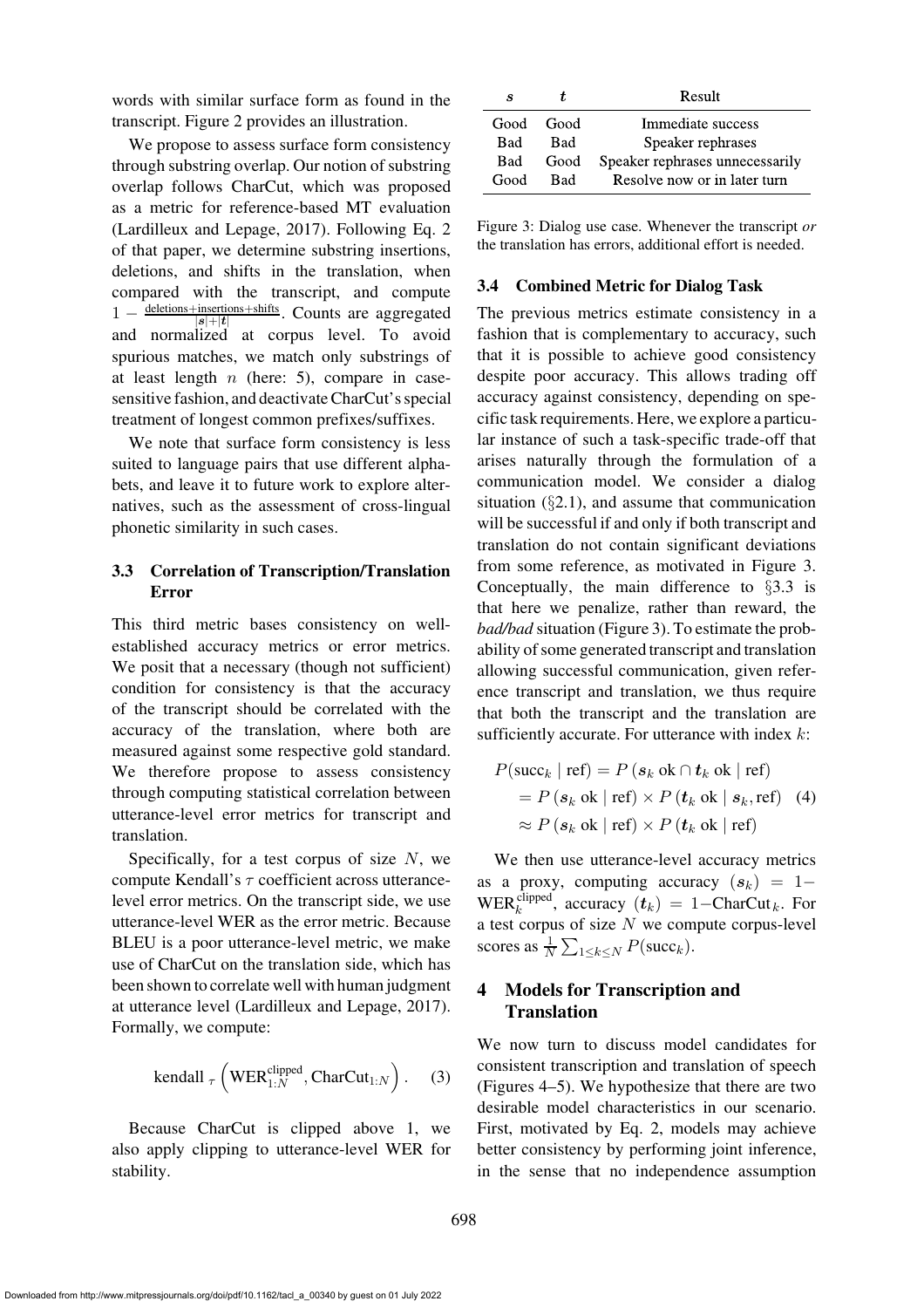

<span id="page-4-0"></span>Figure 4: Cascaded and direct model types.



<span id="page-4-1"></span>Figure 5: Joint models, featuring both coupled inference and end-to-end training.

between transcript and translation are made. We call this characteristic *coupled inference*. Second, shared representations through *end-to-end* (or joint) training may be of advantage in our scenario. We introduce several model variants, and also discuss whether they match these characteristics.

### 4.1 Model Basics

For a fair comparison, we keep the underlying architectural details as similar as possible across compared model types. All models are based on the attentional encoder-decoder framework [\(Bahdanau et al., 2015](#page-12-2)). For audio encoders, we roughly follow [Chiu et al. \(2018](#page-12-3))'s multilayer bidirectional LSTM model, which encodes log-Mel speech features that are stacked and downsampled by a factor of 3 before being consumed by the encoder. When a model requires a text encoder (§[4.2\)](#page-4-2), we utilize residual connections and feed-forward blocks similar to [Vaswani et al.](#page-14-4) [\(2017\)](#page-14-4), although for simplicity we use LSTMs [\(Hochreiter and Schmidhuber](#page-13-5), [1997](#page-13-5)) rather than self-attention in all encoder (and decoder) components. Similarly, decoder components use residual blocks of (unidirectional) LSTMs and feedforward components [\(Domhan](#page-12-4), [2018\)](#page-12-4).

For ease of reference, we use  $enc(\cdot)$  to refer to the encoder component that transforms speech inputs (or embedded text inputs) into a hidden encoder representations,  $dec(\cdot)$  to refer to the attentional decoder component that produces hidden decoder states auto-regressively, and  $SoftmaxOut(\cdot)$  to refer to the output softmax layer that models discrete output token probabilities. We will subscript components with the parameter sets  $\pi$ ,  $\phi$  to indicate cases in which model components are separately parametrized.

#### <span id="page-4-2"></span>4.2 Cascaded Model (CASC)

The cascaded model [\(Figure 4a\)](#page-4-0) represents ST's traditional approach of using separately trained ASR and MT models [\(Stentiford and Steer,](#page-14-0) [1988](#page-14-0); [Waibel et al., 1991\)](#page-14-1). Here, we use modern sequence-to-sequence ASR and MT components. CASC runs a speech input  $x_{1:l}$  through an ASR model

<span id="page-4-3"></span>
$$
\mathbf{g}_{1:l} = \text{enc}_{\phi}(\mathbf{x}_{1:l})
$$

$$
\mathbf{u}_{i} = \text{dec}_{\phi}(\mathbf{u}_{
$$
P(s_{i} | s_{
$$
$$

decodes the best hypothesis transcript  $\hat{s}$ , and then applies a separate MT model

$$
\mathbf{h}_{1:l} = \text{enc}_{\boldsymbol{\pi}}(\hat{s})
$$

$$
\mathbf{v}_{i} = \text{dec}_{\boldsymbol{\pi}}(\mathbf{v}_{(6)
$$
(t_{i} | \mathbf{t}_{
$$
$$

to generate a translation.

 $P$ 

With respect to the two desirable characteristics of a consistent model, notice that CASC uses a coupled inference procedure, in the sense that no strong independence assumptions are made between transcript and translation. CASC may therefore be a good candidate for consistent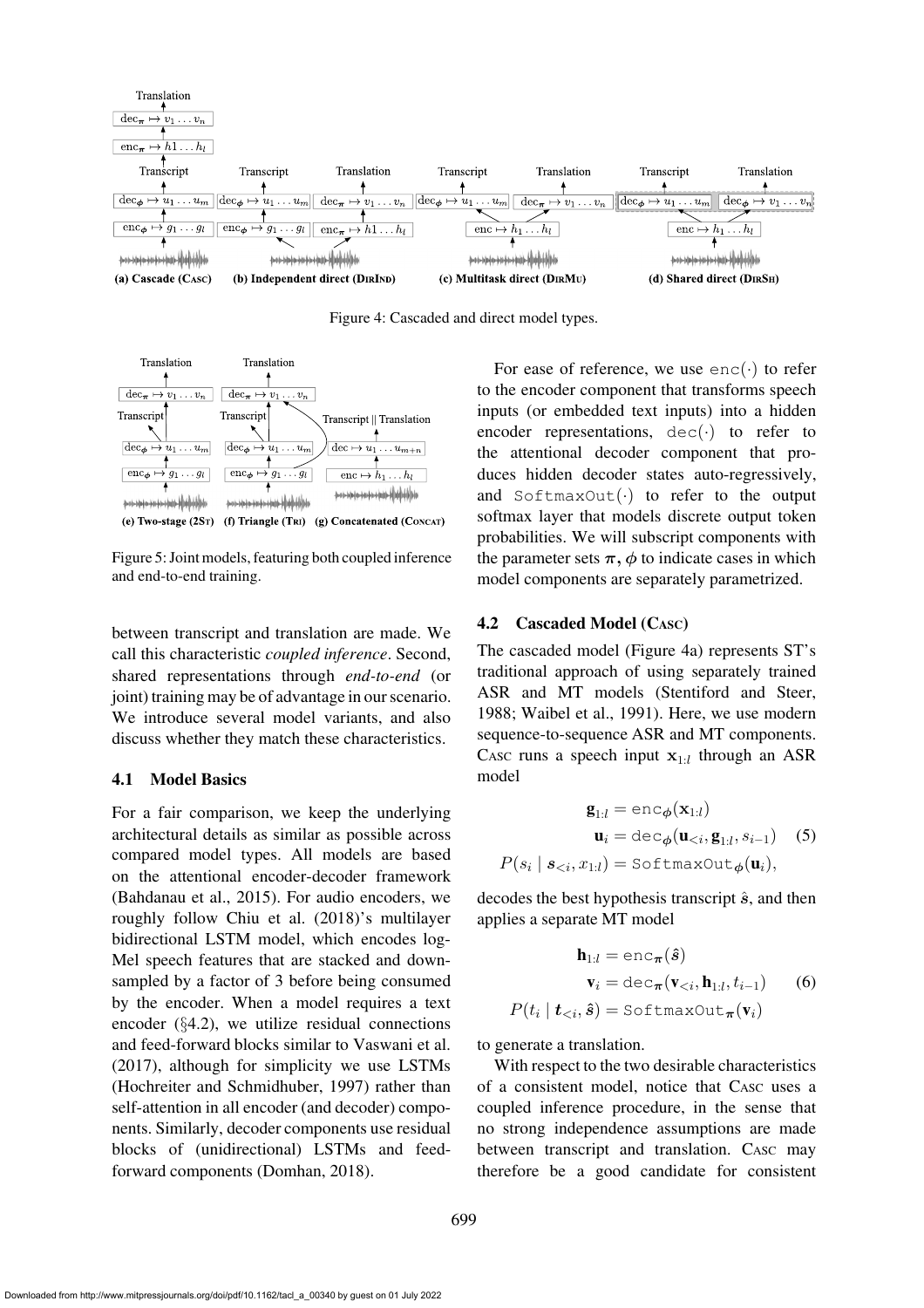speech transcription/translation. However, it is less straightforward to apply end-to-end training to cascaded models.

# 4.3 Direct Models

To improve over the cascaded approach, recent work has focused on end-to-end trainable models, with direct ST models being the most prototypical end-to-end model. In the following, we describe straightforward ways of extending direct models in order to apply them to our joint transcription/translation task. Note that these direct models [\(Figure 4b–d\)](#page-4-0) generate transcripts and translations independently at inference time. In other words, these models do not support coupled inference, which may degrade consistency between transcript and translation.

It is worth discussing how our consistent transcription/translation scenario relates to the issue of error propagation, an important issue in ST in which translations are degraded due to poor transcription decisions. Prior research on direct ST models has often been motivated by the observation that direct ST models elegantly avoid the error propagation problem. However, note that by shifting perspective to the joint transcription/ translation goal, error propagation loses much of its relevance. First, error propagation is usually used to describe the negative effect of intermediate decisions, but here transcripts no longer function as intermediates. Second, strategies to mitigate error propagation often seek to make translations *less* influenced by transcription decisions. This is in conflict with our goal of achieving consistency between transcript and translation, which calls for precisely the opposite: Transcription and translation decisions *should* strongly depend on each other.

# <span id="page-5-3"></span>4.3.1 Independent Direct Model (DIRIND)

A simple way of using direct modeling strategies for our purposes is to use two independent direct models, one for transcription, one for translation [\(Figure 4b\)](#page-4-0). Specifically, we compute

<span id="page-5-0"></span>
$$
\mathbf{g}_{1:l} = \text{enc}_{\phi}(\mathbf{x}_{1:l})
$$
\n
$$
\mathbf{u}_{i} = \text{dec}_{\phi}(\mathbf{u}_{\n
$$
P(s_{i} | s_{\n
$$
\mathbf{h}_{1:l} = \text{enc}_{\pi}(\mathbf{x}_{1:l})
$$
\n
$$
\mathbf{v}_{i} = \text{dec}_{\pi}(\mathbf{v}_{\n
$$
P(t_{i} | t_{\n(7)
$$
$$
$$
$$

We are not aware of prior work using independent models for transcription and translation. We include this model as a contrastive baseline for the subsequent two models.

# <span id="page-5-4"></span>4.3.2 Multitask Direct Model (DIRMU)

A major weakness of DIRIND is that transcription and translation models are trained separately. A better solution is to follow [Weiss et al. \(2017](#page-14-2))'s approach and sharing the speech encoder between transcription and translation models while making use of multitask training. Compared with Eq. [7,](#page-5-0) enc<sub>φ</sub> and enc<sub>π</sub> would be collapsed into a shared encoder [\(Figure 4c\)](#page-4-0). Note that originally, Weiss et al. [\(2017](#page-14-2)) and follow-up works use the transcript decoder only to aid training and exploit additional data for ASR as a related task in multitask learning. However, it is straight-forward to utilize the transcript decoder during inference for our purposes.

# <span id="page-5-5"></span>4.3.3 Shared Direct Model (DIRSH)

We can also take the amount of sharing to the extreme by sharing all weights, not just encoder weights. Increasing the number of shared parameters may positively impact transcription/ translation consistency. We are not aware of prior work using this model variant for performing speech translation. Compared with Eq. [7,](#page-5-0) both  $enc_{\phi}/enc_{\pi}$  and dec<sub> $\phi$ </sub>/dec<sub>π</sub> are collapsed into a shared encoder and a shared decoder [\(Figure 4d\)](#page-4-0).

# <span id="page-5-2"></span>4.4 Joint Models

We previously discussed CASC as a model that features coupled inference but does not support end-to-end training. We also discussed several direct models, some of which support end-to-end training, but none of which follow a coupled inference procedure. This section introduces joint models that support both end-to-end training and coupled inference.[3](#page-5-1)

# <span id="page-5-6"></span>4.4.1 Two-Stage Model (2ST)

The two-stage model [\(Kano et al.](#page-13-6), [2017\)](#page-13-6) is conceptually close to the cascaded approach but is end-to-end trainable because continuous transcript

<span id="page-5-1"></span> $3$ It is worth noting that the models discussed in  $\S 4.4$  $\S 4.4$  match our joint optimization goal exactly:  $P(t|s, x)P(s|x) =$  $P(t, s|x)$ . This is in contrast to CASC, which assumes conditional independence between translation and input speech, given the transcript. However, we do not expect this to be of major importance for purposes of generating consistent transcripts and translations.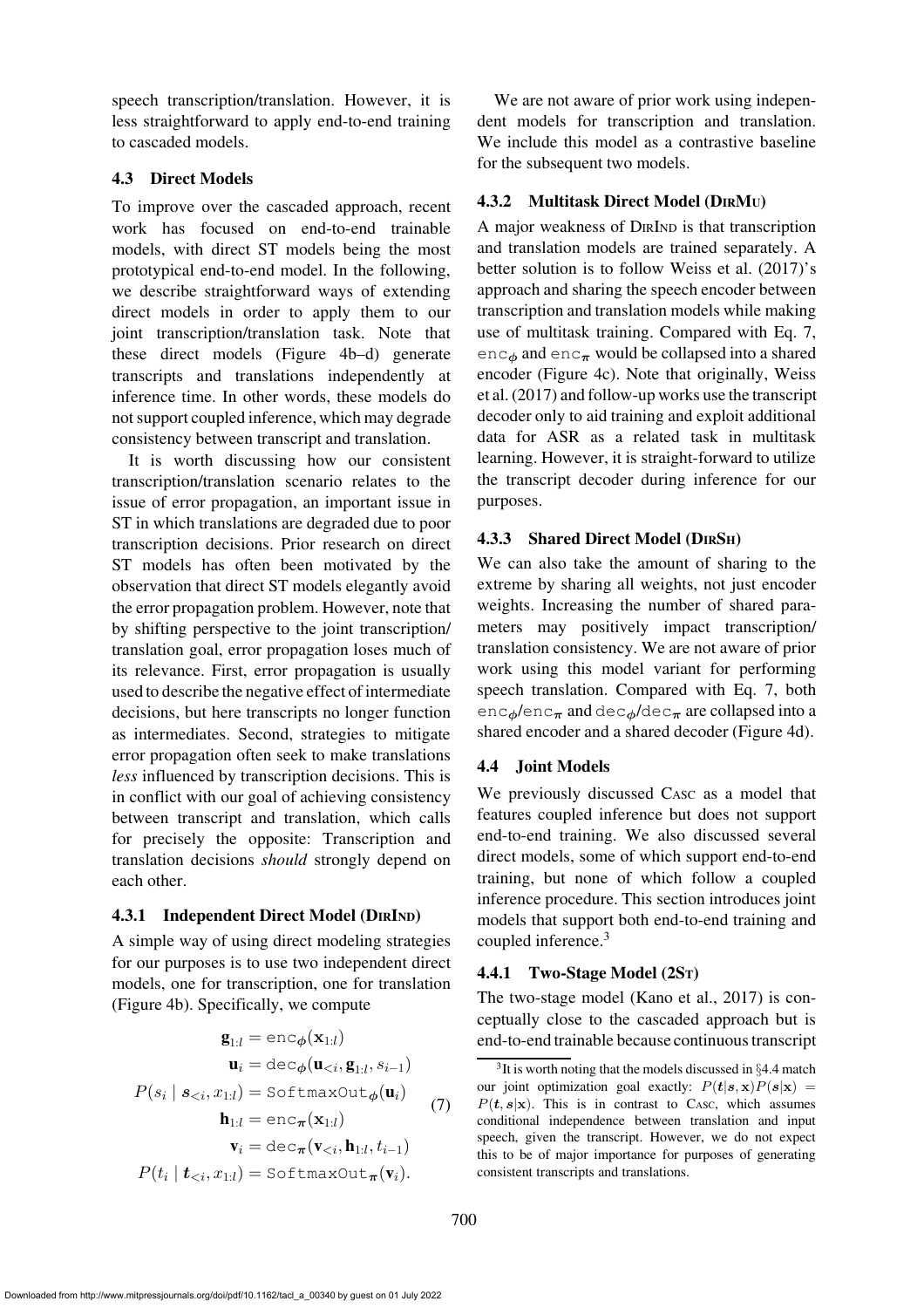decoder states are passed on to the translation stage. Following [Sperber et al. \(2019](#page-14-5))'s formulation, we re-use Eq.  $(5)$  to model a transcript s and hidden decoder states  $\mathbf{u}_1^m$ , and then compute

$$
\mathbf{v}_{i} = \text{dec}_{\boldsymbol{\pi}}(\mathbf{v}_{  

$$
P(t_{i} | \mathbf{t}_{ (8)
$$
$$

Beam search is applied to decode transcripts, as well as the corresponding hidden decoder states  $\mathbf{u}_{1:m}$  that are then translated. Note that in contrast to our paper, [Kano et al.](#page-13-6) [\(2017\)](#page-13-6) and [Sperber et al.](#page-14-5) [\(2019\)](#page-14-5) treat transcripts only as intermediate computations and do not report transcription accuracies.

### <span id="page-6-1"></span>4.4.2 Triangle Model (TRI)

The triangle model [\(Anastasopoulos and Chiang,](#page-11-0) [2018](#page-11-0)) extends 2ST by adding a second attention mechanism to the translation decoder that directly attends to the encoded speech inputs. Eq. [5](#page-4-3) is reused for transcription, and translations are computed as

$$
\mathbf{v}_{i} = \text{dec}_{\boldsymbol{\pi}}(\mathbf{v}_{  
\n
$$
P(t_{i}|\mathbf{t}_{\n(9)
$$
$$

TRI can be seen as combining DIRMU's advantage of featuring a direct connection between speech and translation, and 2ST's advantage of supporting joint inference. Anastasopoulos and Chiang [\(2018\)](#page-11-0) evaluate both transcription and translation accuracy in a low-resource setting and report consistent improvements for the latter but less reliable gains for the former.

#### <span id="page-6-2"></span>4.4.3 Concatenated Model (CONCAT)

Haghani et al. [\(2018](#page-12-5)) propose a sequence-tosequence model that produces the concatenation of two outputs sequences in the context of spoken language understanding. To our knowledge it has not been utilized in an ST context before, but is a very natural fit for our joint transcription/ translation scenario. CONCAT shares both the encoder and the decoder, leading to improved compactness:

$$
\mathbf{r}_{1:m+n} := s_1 \dots s_m t_1 \dots t_n
$$

$$
\mathbf{g}_{1:l} = \text{enc}(\mathbf{x}_{1:l})
$$

$$
\mathbf{u}_i = \text{dec}(\mathbf{u}_{< i}, \mathbf{g}_{1:l}, r_{i-1})
$$

$$
P(r_i \mid \mathbf{r}_{< i}, \mathbf{x}_{1:l}) = \text{SoftmaxOut}(\mathbf{u}_i).
$$
 (10)

# <span id="page-6-5"></span>5 Consistency as Training and Inference Objectives

Having surveyed models that are suitable for our task to various degrees, we next explore simple ways to further improve the consistency of the generated outputs through adjusting training or inference objectives.

## <span id="page-6-3"></span>5.1 Consistency as Training Objective

At training time, we wish to introduce a loss term that penalizes inconsistent outputs. Whereas the consistency measures discussed in §[3](#page-2-1) are all defined at either the utterance or the corpus level, we define our loss term at the token level for convenient integration with the standard cross entropy loss term. For convenience, we opt to follow the notion of surface-level consistency  $(\S3.2)$  $(\S3.2)$ , according to which we may encourage models to assign probability mass to transcript (subword) tokens that appear in the translation, and to translated tokens that appear in the transcript.[4](#page-6-0)

Consider the standard cross entropy loss, which is computed against the ground-truth label distribution  $q(y_i) = \delta_{y_i, y_i^*}$  for predicted label  $y_i$  at target position  $i$ , assigning all probability mass to the reference token  $y_i^*$ . We modify the ground truth label distribution for transcript and translation outputs, respectively:

$$
q'_{\text{transl}}(y_i) = (1 - \epsilon)\delta_{y_i, t_i} + \frac{\epsilon}{|s|} \sum_{w \in s} \delta_{y_i, w}
$$
  

$$
q'_{\text{transcr}}(y_i) = (1 - \epsilon)\delta_{y_i, s_i} + \frac{\epsilon}{|t|} \sum_{w \in t} \delta_{y_i, w}
$$
 (11)

This can be seen as an instance of non-uniform label smoothing with strength  $\epsilon$  [\(Szegedy et al.,](#page-14-6) [2016](#page-14-6)). In practice, we give this loss term a relative weight of 0.1 during training, while at the same time disabling label smoothing. Because this loss requires access to the complete transcript and translation, we do not apply it at inference time.

#### <span id="page-6-4"></span>5.2 Consistency as Inference Objective

We can also modify the inference objective to enforce more consistent outputs. A simple way for accomplishing this is via  $n$ -best rescoring. This

<span id="page-6-0"></span><sup>4</sup>Similarly to §[3,](#page-2-1) this strategy targets related languages with shared alphabets, and our results for an English–German speech translation task are encouraging (§[7.4\)](#page-10-0). We leave it to future work to explore more elaborate solutions.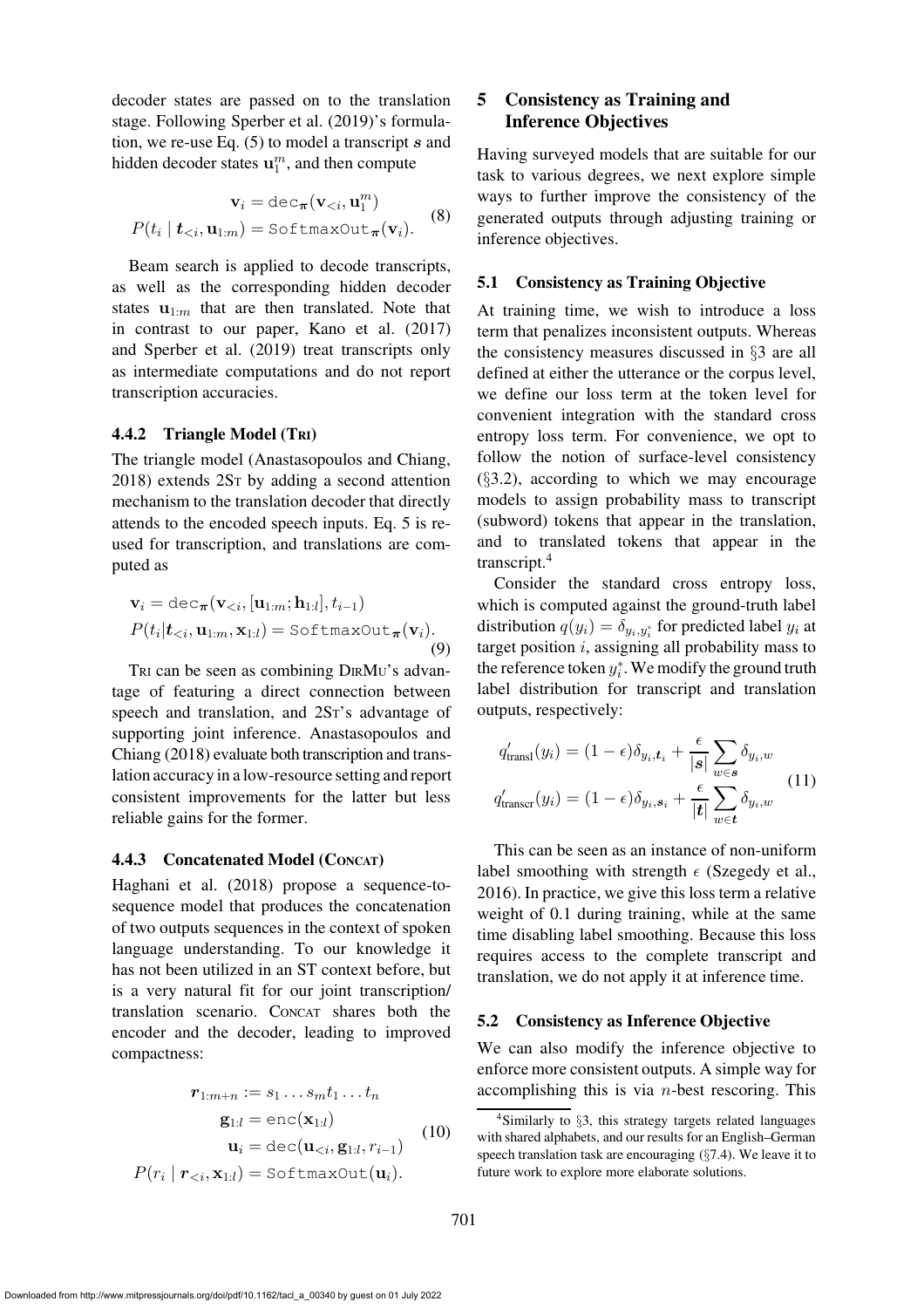is especially convenient when using consistency measures such as lexical consistency  $(\S 3.1)$  $(\S 3.1)$ , which can be computed without referring to a gold standard. Our approach here follows two simple steps: First, we compute  $n$ -best lists using standard beam search. Second, we select the  $(s, t)$ -pair that produces the best lexical consistency score. Expectedly, this rescoring approach will yield improved consistency, while possibly degrading transcript or translation accuracy. Future work may explore ways for more explicitly balancing model and consistency scores.

# 6 Experimental Setup

## 6.1 Data

We conduct experiments on the MuST-C corpus [\(di Gangi et al.](#page-12-6), [2019](#page-12-6)), the largest publicly available ST corpus, containing TED<sup>[5](#page-7-0)</sup> talks paired with English transcripts and translations into several languages. We present results for German, Spanish, Dutch, and Russian as the target language, where the data size is 408–504 hours of English speech, corresponding to 234K–270K utterances. In TED, translated subtitles are not displayed simultaneously with the transcribed subtitles, and consistency is therefore not inherently required in this data. In practice, however, the manual translation workflow in TED results in a sufficient level of consistency between transcripts and translations. Specifically, transcripts are generated first, and translators are required to use the transcript as a starting point while also referring to the audio.[6](#page-7-1) We use MuST-C *dev* for validation and report results on *tst-COMMON*.

### 6.2 Model and Training Details

We make use of the 40-dimensional log Mel filterbank speech features provided with the corpus. The only text preprocessing applied to the training data is subword tokenization using SentencePiece [\(Kudo and Richardson, 2018\)](#page-13-7) with the unigram setting. Following most recent work on end-to-end ST models, we choose a relatively small vocabulary size of 1024, with transcription/translation vocabularies shared. No additional preprocessing steps are applied for training, but for transcript evaluation we remove punctuation and non-speech event markers such as *(laughter)*, and compute case-insensitive WER. For translations, we remove non-speech markers from the decoded outputs and use SacreBleu<sup>[7](#page-7-2)</sup> [\(Post, 2019](#page-14-7)) to handle tokenization and scoring.

Model hyperparameters are manually tuned for the highest accuracy with DIRMU, our most relevant baseline. Unless otherwise noted, the same hyperparameters are used for all other model types. Weights for the speech encoder are initialized based on a pre-trained attentional ASR task that is identical to the ASR part of the direct multitask model. Other weights are initialized according to [Glorot and Bengio \(2010](#page-12-7)). The speech encoder is a 5-layer bidirectional LSTM with 700 dimensions per direction. Attentional decoders consist of 2 Transformer blocks [\(Vaswani et al., 2017](#page-14-4)) but use 1024-dimensional unidirectional LSTM instead of self-attention as a sequence model, except for the CONCAT and DIRSH for which we increase to 3 layers. For CASC's MT model, encoder/decoder both contain 6 layers with 1024-dimensional LSTMs. Subword embeddings are of size 1024.

We regularize using LSTM dropout with  $p =$ 0.3, decoder input word-type dropout (Gal and Ghahramani, [2016\)](#page-12-8), and attention dropout, both  $p = 0.1$ . We apply label smoothing with strength  $\epsilon = 0.1$ [. We optimize using Adam \(](#page-13-8)Kingma and Ba, [2014](#page-13-8)) with  $\alpha = 0.0005$ ,  $\beta_1 = 0.9$ ,  $\beta_2 = 0.98$ , 4000 warm-up steps, and learning rate decay by using the inverse square root of the iteration. We set the batch size dynamically based on the sentence length, such that the average batch size is 128 utterances. The training is stopped when the validation score has not improved over 3 epochs, where the validation score is the product of corpuslevel translation BLEU score and corpus-level transcription word accuracy.

For decoding and generating  $n$ -best lists, we use beam size 10 and polynomial length normalization with exponent 1.5. Our implementation is based on PyTorch [\(Paszke et al., 2019\)](#page-13-9) and xnmt [\(Neubig et al., 2018\)](#page-13-10), and all trainings are done using single-GPU environments, utilizing Tesla V100 GPUs with 32 GB memory.

# <span id="page-7-3"></span>6.3 Human Ratings

To obtain a gold standard to compare our proposed automatic consistency metrics against, we collect transcript/translation consistency ratings from

<sup>5</sup>[www.ted.com](http://www.ted.com).

<span id="page-7-1"></span><span id="page-7-0"></span><sup>6</sup>[www.ted.com/participate/translate](http://www.ted.com/participate/translate).

<span id="page-7-2"></span><sup>7</sup>hash: case.lc+numrefs.1+smooth.4+tok.13a+version.1.4.3.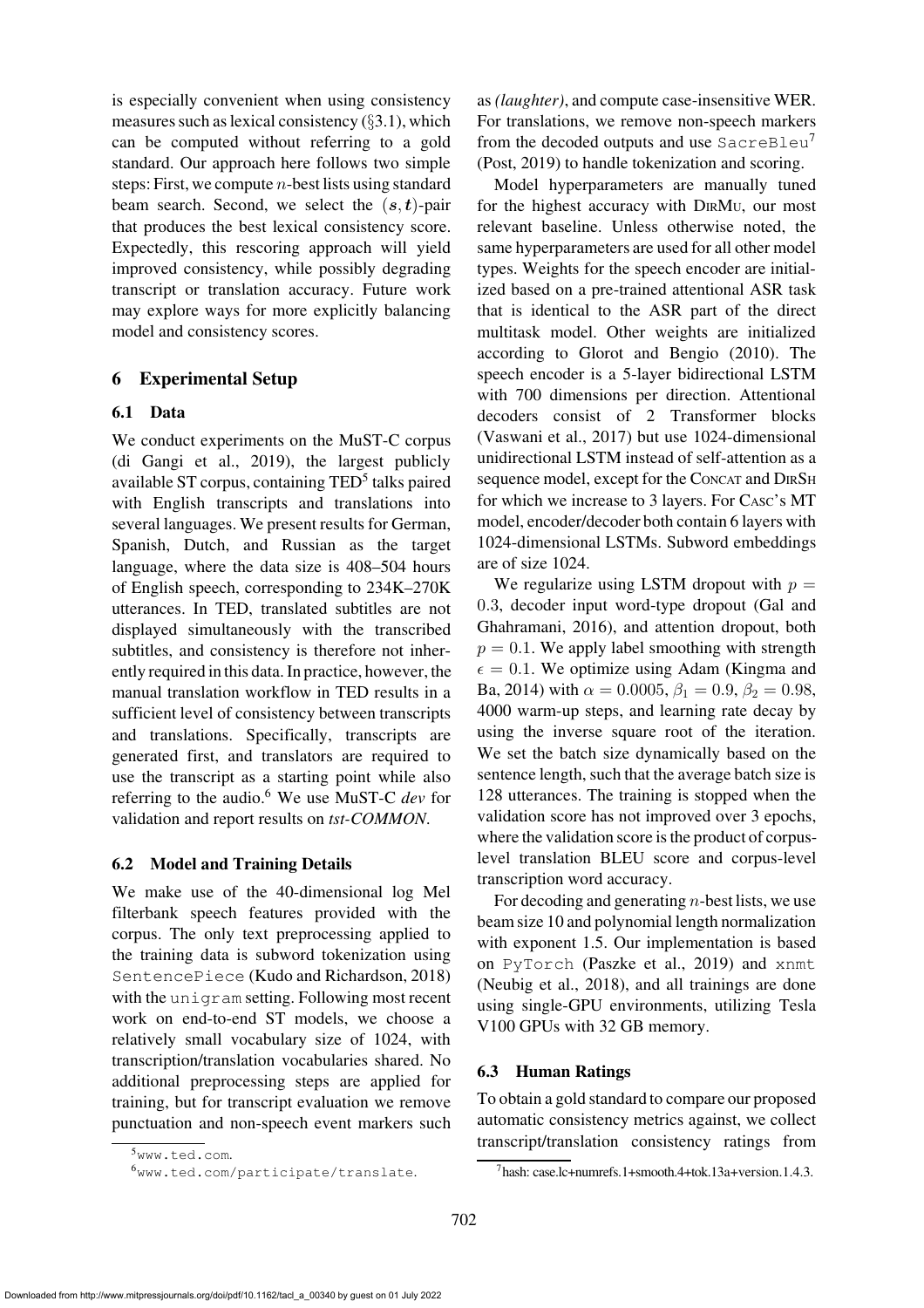| Model         | E2E training | $t \mid s$ |
|---------------|--------------|------------|
| §4.2 CASC     |              | attention  |
| §4.3.1 DIRIND |              |            |
| §4.3.2 DIRMU  |              |            |
| §4.3.3 DIRSH  |              |            |
| §4.4.1 TRI    |              | attention  |
| §4.4.2 2ST    |              | attention  |
| §4.4.3 CONCAT |              | sequential |

<span id="page-8-0"></span>Table 1: Overview of models and key properties. All models except CASC/DIRIND are end-to-end (E2E) trained. Models also differ in whether translations are conditioned on transcripts  $(t|s)$ , and whether conditioning is implemented through attention or through sequential decoder states.

human annotators. The annotators are presented a single transcript/translation pair at a time, and are asked to judge the consistency on a 4-point Likert scale. We aimed for a balanced scale which assigned a score of 4 to cases with no or only minor mismatch, a score of 3 to indicate a purely stylistic mismatch, a score of 2 to indicate a partial semantic mismatch, and a score of 1 to a complete semantic mismatch. Instructions given to the annotators include an explanation of the definition given in §[2](#page-1-3) along with a table of several examples for each of the 4 categories. We displayed transcripts and translations in randomized order, so as to obfuscate the directionality of the translation, and do not provide the source speech utterances. Annotators are recruited from an in-house pool of trusted annotators and required to be proficient English and German speakers.

For each of the 2641 speech utterances in the MuST-C English-German test set, we collect annotations for 8 transcript/translation pairs: 7 system outputs produced by the models in [Table 1,](#page-8-0) and the reference transcript/translation pairs. Each transcript/translation item is rated individually and by at least three different annotators. In total, we used 58 raters to produce 63412 ratings. We fit a linear mixed-effects model on the result using the lme4 package [\(Bates et al., 2013](#page-12-9)), which allows estimating the consistency of the outputs for each system, while accounting for random effects of each annotator and of each input sentence. We refer to [Norman](#page-13-11) [\(2010\)](#page-13-11) and [Gibson et al.](#page-12-10) [\(2011\)](#page-12-10) for a discussion of using mixed-effects models in the context of Likert-scale ratings.

# 7 Results

We start by presenting empirical results across all four language pairs, and will then focus on English–German to discuss details. [Table 1](#page-8-0) contrasts the different model types that we examine.

# 7.1 Accuracy Comparison

To validate our implementation and to evaluate the overall model accuracy, [Table 2](#page-9-1) compares models across four language pairs. The table confirms that, except for DIRIND, our models obtain strong overall accuracies, as compared with prior work on the same data by Di Gangi et al.  $(2019)$ .<sup>[8](#page-8-1)</sup> Overall, CASC outperforms CONCAT and the 3 direct models in terms of WER and BLEU. 2ST/TRI achieve similar or stronger translation accuracy compared with CASC. Joint model training (used by all models except CASC and DIRIND) seems to hurt transcription accuracy somewhat, although the differences are often not statistically significant. This may be caused by an inherent trade-off between translation and transcription accuracy, as discussed by [He et al.](#page-12-12) [\(2011\)](#page-12-12). Finally, CONCAT achieves favorable transcription accuracies, and translation accuracies fall between direct models and non-direct models in most cases.

# 7.2 Lexical Consistency Comparison

[Table 2](#page-9-1) also shows results for lexical consistency. Without exception, 2ST/TRI achieve the best results, followed by CASC and CONCAT. The direct models perform poorly in all cases. Given that CASC is by design a natural choice for joint transcription/translation, we did not necessarily expect 2ST/TRI to achieve better consistency. This encouraging evidence for the versatility of end-toend trainable models is also supported by human ratings  $(\S7.3)$  $(\S7.3)$ .

To categorize models regarding inference procedure and end-to-end training [\(Table 1\)](#page-8-0), we observe that coupled inference (all non-direct models) is most decisive for achieving good consistency, with conditioning on generated transcripts through sequential hidden states (CONCAT) being less effective than conditioning through

<span id="page-8-1"></span><sup>8</sup>Concurrent work [\(Liu et al., 2020](#page-13-12)) obtains better transcription results, but compiles its own version of the TED corpus, thus it is unclear to what extent differences can be attributed to better data filtering strategies, which are known to be a potential issue in MuST-C.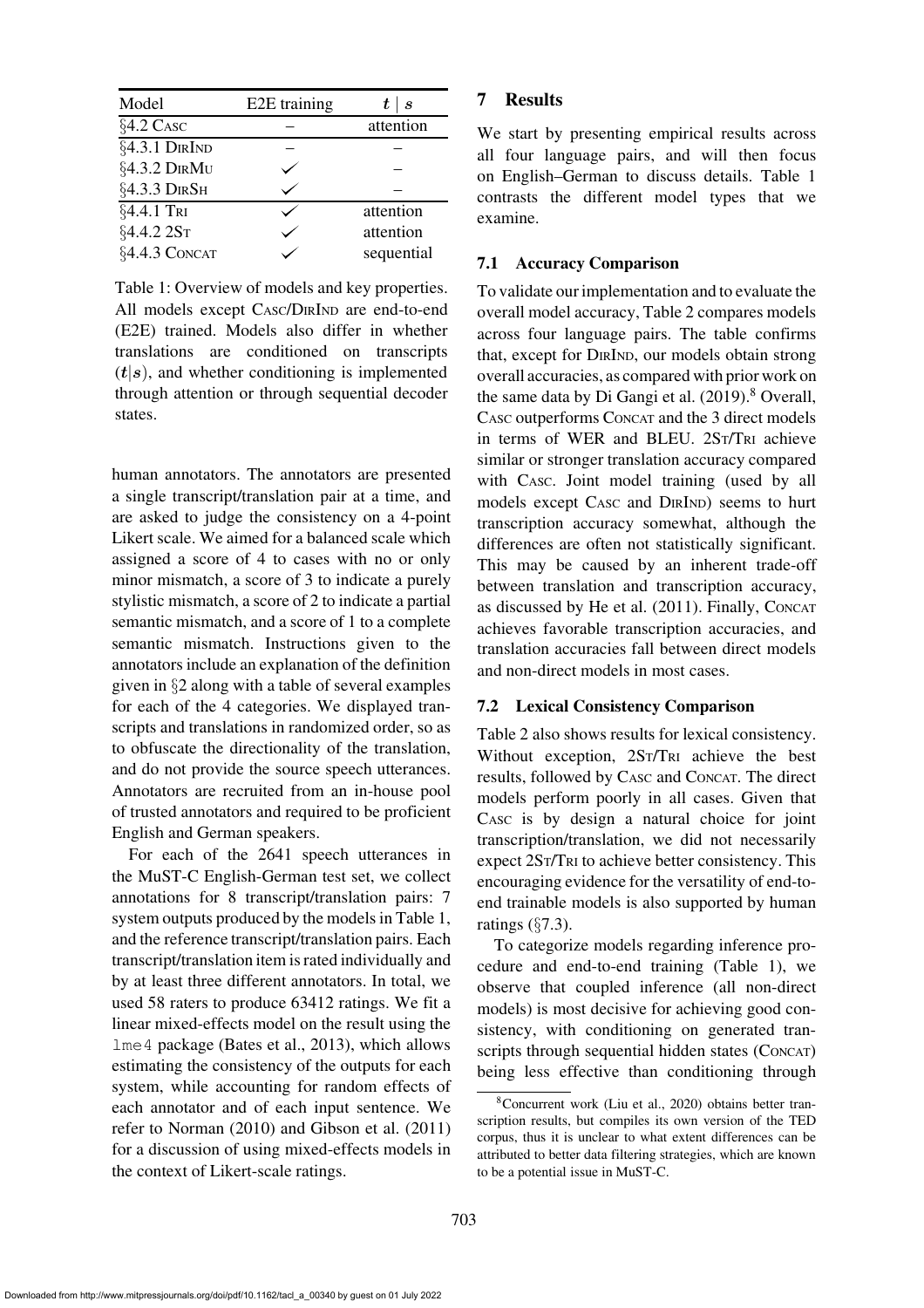|                                         |                      | $EN\rightarrow DE$   |                      |                      | $EN \rightarrow ES$  |                      |                      | $EN \rightarrow NL$  |                      |                      | $EN\rightarrow RU$   |                      |
|-----------------------------------------|----------------------|----------------------|----------------------|----------------------|----------------------|----------------------|----------------------|----------------------|----------------------|----------------------|----------------------|----------------------|
| Model                                   | $\downarrow$ WER     | $\uparrow$ BLEU      | $\downarrow$ Lex     | WER                  | <b>BLEU</b>          | Lex                  | <b>WER</b>           | <b>BLEU</b>          | Lex                  | WER                  | <b>BLEU</b>          | Lex                  |
| SOTA cc<br>SOTA dir                     | 27.0                 | 18.5<br>17.3         |                      | 26.6                 | 22.5<br>20.8         |                      | 26.6                 | 22.2<br>18.8         |                      | 27.0                 | 11.1<br>8.5          |                      |
| CASC                                    | 21.6                 | 19.3                 | 10.4                 | 20.5                 | 25.2                 | 8.4                  | 20.6                 | 23.5                 | 10.1                 | 20.5                 | 13.4                 | 11.3                 |
| DIRIND<br>DIRMU<br>$D$ ir $S$ h         | 21.6<br>23.6<br>23.6 | 11.0<br>18.4<br>19.0 | 21.1<br>13.9<br>14.7 | 20.5<br>21.7<br>21.3 | 16.5<br>24.3<br>24.1 | 17.8<br>11.6<br>11.5 | 20.6<br>23.2<br>22.0 | 14.9<br>22.3<br>22.7 | 20.9<br>14.3<br>14.2 | 20.5<br>22.4<br>22.3 | 3.4<br>13.0<br>13.6  | 29.0<br>13.9<br>13.6 |
| 2S <sub>T</sub><br>Tri<br><b>CONCAT</b> | 22.2<br>22.2<br>21.9 | 20.1<br>19.9<br>19.2 | 9.9<br>9.7<br>12.8   | 21.4<br>21.0<br>20.6 | 24.2<br>24.7<br>23.7 | 7.8<br>7.9<br>10.8   | 22.6<br>24.4<br>21.9 | 23.4<br>22.6<br>22.8 | 9.4<br>8.9<br>12.5   | 21.4<br>21.2<br>21.5 | 14.0<br>14.2<br>13.3 | 10.7<br>10.7<br>13.3 |

<span id="page-9-1"></span>Table 2: Comparison of WER, BLEU, lexical consistency (Lex; §[3.1\)](#page-2-3) across several language pairs. We compare against state-of-the-art (SOTA) results under same data conditions by [Di Gangi et al.](#page-12-11) [\(2019\)](#page-12-11), where *cc* denotes a cascaded model, *dir* denotes a direct model. Bold font indicates the best score. Results that are not statistically significantly worse than the best score in the same column are in *italics* (pairwise bootstrap resampling [\(Koehn](#page-13-13), [2004\)](#page-13-13),  $p<0.05$ ).

|                          |         | Transcript       |                 | Translation          |                  |                | Consistency    |                |         |
|--------------------------|---------|------------------|-----------------|----------------------|------------------|----------------|----------------|----------------|---------|
| Model                    | Params. | $\downarrow$ WER | $\uparrow$ BLEU | $\downarrow$ CharCut | $\downarrow$ Lex | $\uparrow$ Sur | $\uparrow$ Cor | $\uparrow$ Cmb | ↑ Human |
| $\overline{\text{Casc}}$ | 223M    | 21.6             | 19.2            | 47.2                 | 10.36            | 10.65          | 0.396          | 0.474          | 3.119   |
| DIRIND                   | 175M    | 21.6             | 11.0            | 60.3                 | 21.13            | 5.24           | 0.346          | 0.374          | 2.195   |
| DIRMU                    | 124M    | 23.6             | 18.4            | 48.7                 | 13.89            | 7.07           | 0.376          | 0.457          | 2.715   |
| DIRSH                    | 106M    | 23.6             | 19.0            | 47.9                 | 14.71            | 8.54           | 0.371          | 0.464          | 2.776   |
| 2S <sub>T</sub>          | 122M    | 22.2             | 20.1            | 46.1                 | 9.86             | 12.08          | 0.391          | 0.484          | 3.170   |
| TRI                      | 141M    | 22.2             | 19.9            | 46.3                 | 9.72             | 11.54          | 0.414          | 0.484          | 3.192   |
| <b>CONCAT</b>            | 106M    | 21.9             | 19.2            | 47.1                 | 12.79            | 9.60           | 0.387          | 0.477          | 2.875   |
| Reference                |         | $\theta$         | 100             | 0                    | 12.6             | 13.3           |                |                | 3.594   |

<span id="page-9-2"></span>Table 3: Detailed consistency results, including surface form consistency (Sur; §[3.2\)](#page-2-2), correlation of error (Cor; §[3.3\)](#page-3-1), and the combined task-specific metric (Cmb; §[3.4\)](#page-3-2). Bold font indicates the best score among automatic outputs. Results that are not statistically significantly worse than the best score in the same column are in *italics*.

attention (other non-direct models). End-to-end training also appears beneficial for consistency (CASC vs. 2ST/TRI and DIRIND vs. DIRMU/DIRSH).

#### <span id="page-9-0"></span>7.3 Analysis of Consistency Metrics

[Table 3](#page-9-2) presents more details for English–German and includes human ratings as gold standard, along with all four proposed automatic consistency measures. Note that the reported human ratings correspond to the intercepts of the linear mixedeffects model (§[6.3\)](#page-7-3). The fitted model estimates the standard deviation of the random effect for annotators at 0.28 and for input sentences at 0.37. All pairwise differences between the systems in the table are statistically significant ( $p < 0.01$ ) according to an ANOVA test.

Encouragingly, lexical and surface form consistencies are aligned, and follow the same trends as the gold standard. The correlation-based measure agrees on the inferior consistency of direct models and the superior consistency of TRI, while producing slightly different orderings among the remaining models. According to our combined dialog-specific measure, TRI/2S<sup>T</sup> are tied for the best overall model.

One noteworthy observation is that lexical consistency of references is far worse than for 2ST/TRI outputs. This contradicts the gold standard outputs and is possibly caused by both the system outputs and the lexical consistency score being overly literal and biased toward high-frequent outputs. For comparison against references, the surface form consistency therefore appears to be a better choice.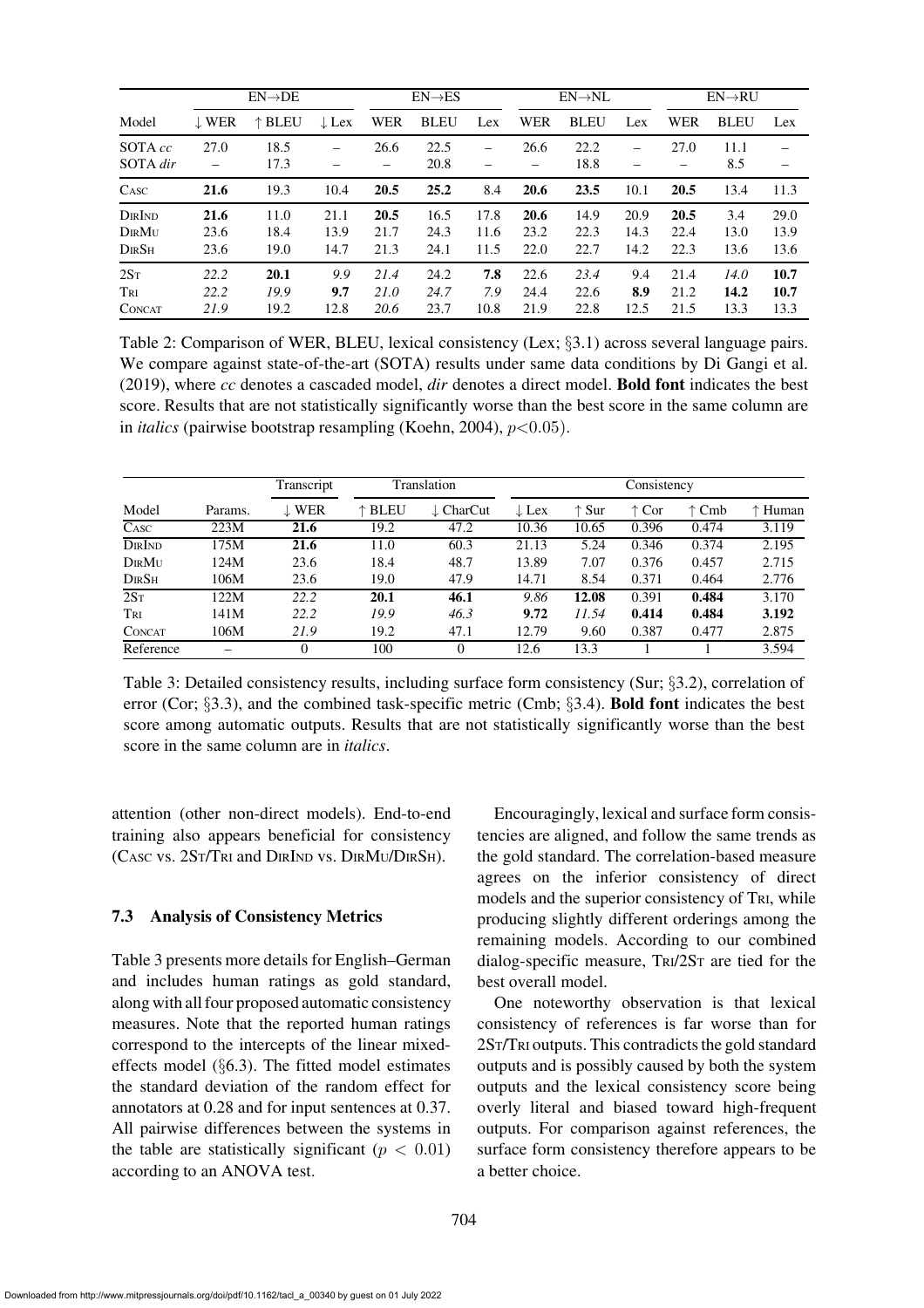| Model     | WER  | <b>BLEU</b> | $\downarrow$ Lex | ↑ Sur |
|-----------|------|-------------|------------------|-------|
| TRI       | 22.2 | 19.9        | 9.72             | 11.54 |
| training  | 24.0 | 19.9        | 9.84             | 12.09 |
| inference | 22.6 | 19.5        | 8.79             | 13.17 |
| DIRMU     | 23.6 | 18.4        | 13.89            | 7.07  |
| training  | 23.2 | 18.9        | 13.94            | 7.94  |
| inference | 24.0 | 18.7        | 12.63            | 9.29  |
|           |      |             |                  |       |

<span id="page-10-1"></span>Table 4: Direct optimization for consistency. We compare training  $(\S 5.1)$  $(\S 5.1)$  and inference  $(\S 5.2)$  $(\S 5.2)$  approaches. **Bold font** indicates the best score.

### <span id="page-10-0"></span>7.4 Directly Optimizing for Consistency

[Table 4](#page-10-1) considers the English–German translation direction, and examines the effect of using strategies for direct optimization of consistency at training and inference time  $(\S 5)$  $(\S 5)$ . All of the examined techniques improve consistency, though often at the cost of degraded accuracy. The training-time techniques appear more detrimental to transcription accuracy, and the inference-time techniques are more detrimental to translation accuracy. Although DIRM<sup>U</sup> benefits strongly from these techniques, it still falls behind TRI's consistency. For TRI, on the other hand, surface form consistency improves to the point where it almost matches the surface form consistency between reference transcripts and translations (3.594, see [Table 3\)](#page-9-2).

### 7.5 Consistency vs. Accuracy

[Tables 2](#page-9-1) and [3](#page-9-2) tend to assign better consistency scores to models with higher accuracy scores. We wish to verify whether the trend is owed to the model characteristics or whether this indicates that our metrics fail to decouple accuracy and consistency. To this end, we again focus on English–German and introduce two new model variants: First, CINDP performs translation using CASC, but transcribes with an independently trained direct model. Expectedly, such a model shows high accuracy but low consistency, a hypothesis that is confirmed by results in [Table 5,](#page-10-2) contrasted against DIRMU. Second, we train a weaker 2-stage model by using only half the training data. For such a model, we would expect lower accuracy but not lower consistency, which is again confirmed by [Table 5,](#page-10-2) at least to some extent (lexical consistency is worse, but the correlation measure improves). These findings indicate that

|                    |       |      |      | Consistency |     |     |
|--------------------|-------|------|------|-------------|-----|-----|
| Model              | WER   | BLEU | Lex  | Sur         | Cor | Cmb |
| <b>DIRMI</b> I     | 23.6  | 18.4 | 13.9 | 7.1         | .38 | .46 |
| <b>CINDP</b>       | 21.8  | 19.2 | 14.6 | 8.3         | .33 | .47 |
| 2S <sub>T</sub>    | 22.2. | 20.1 | 9.9  | 12.1        | -39 | .48 |
| 2S <sub>T</sub> /2 | 30.0  | 16.6 | 10.9 | 11.9        | .45 | 44  |

<span id="page-10-2"></span>Table 5: Consistency vs. accuracy. CINDP achieves better accuracy than DIRMU, but worse consistency scores. 2ST/2 is trained on less data than 2ST, which hurts its accuracy but not its consistency scores.

| <b>Dir Mu</b> | s | Doctor King made that shift in thinking.<br>Dr. Keene<br>made<br>this<br>shift           |
|---------------|---|------------------------------------------------------------------------------------------|
|               | ŧ | <b>Dr. Keene</b> machte diese Verschiebung<br>thinking.<br>and<br><b>und</b> Denkweise.  |
| Tri           | S | <b>Dr. King</b> made that shift <b>in</b> thinking.<br>Dr. King<br>made<br>this<br>shift |
|               | ŧ | <b>Dr. King</b> machte diese Verschiebung<br>thinking.<br>in<br><b>im</b> Denken.        |
| Ref           | S | See, Dr. Kean made that shift in thinking.                                               |

<span id="page-10-3"></span>Figure 6: Example for inconsistently spelled names and an inconsistent function word when generating transcript and translation separately using DIRMU.

accuracy and consistency are in fact reasonably well decoupled.

## 7.6 Qualitative Analysis

Manual inspection of the outputs of DIRM<sup>U</sup> and TRI for the English–German model confirms our intuition and the quantitative findings presented above, namely, that DIRM<sup>U</sup> suffers from considerable consistency issues due to transcripts and translations being generated separately. Examples in the decoded test data are in fact easy to spot, whereas for TRI we do find any consistency problems. [Figures 6–](#page-10-3)[8](#page-11-1) show cherry-picked examples.

# 8 Related Work

To our knowledge there exists no prior work on consistency for joint transcription and translation of speech in particular, or other multitask conditional sequence generation models in general. The closest related prior work is perhaps [Ribeiro et al.](#page-14-8) [\(2019](#page-14-8)), who analyze the case of contradictory model outputs in a question answering task in which multiple different but highly related questions are shown to the model. Other prior work examines the trade-off between transcription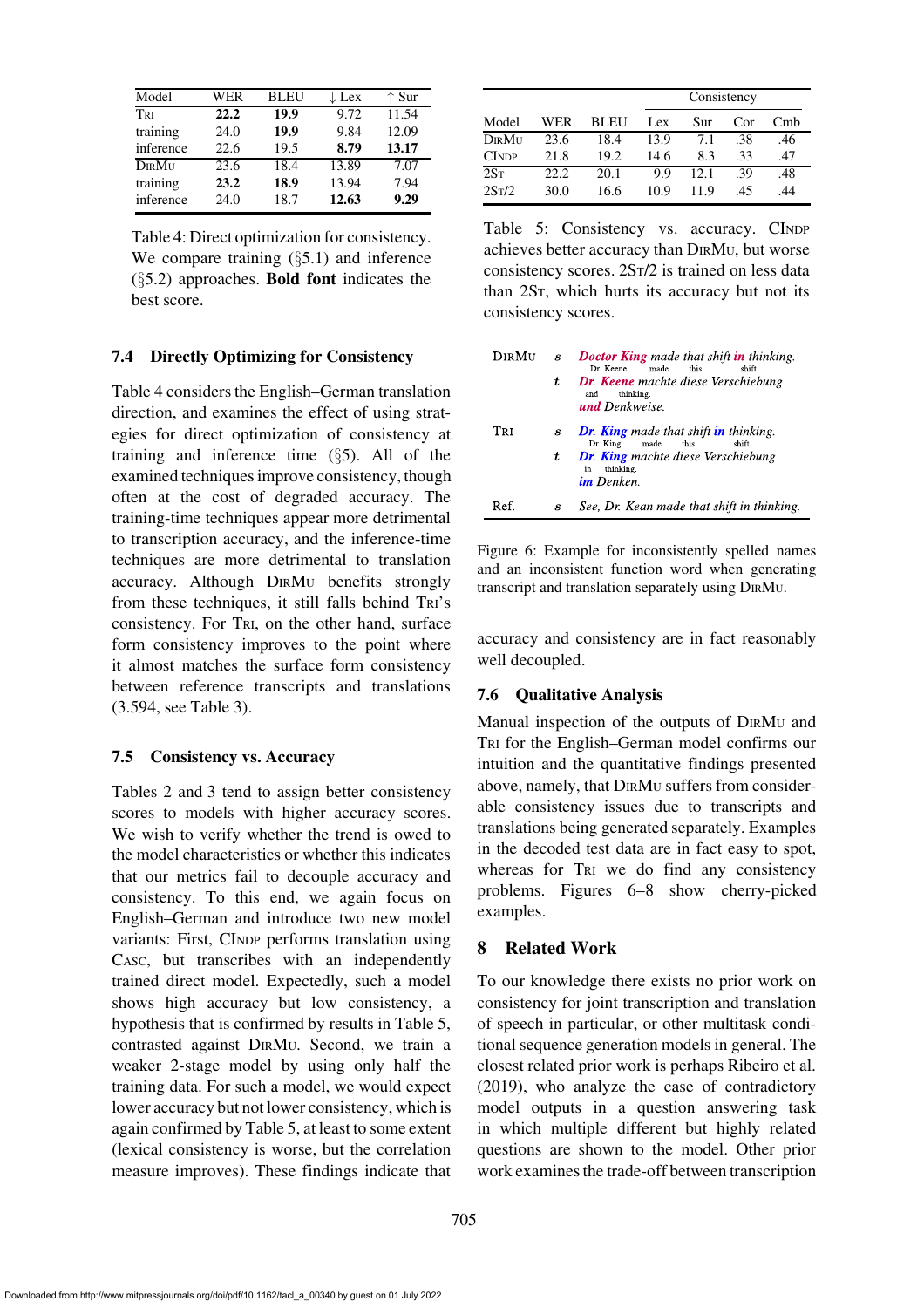| Dir Mit | $\boldsymbol{s}$ | Really advanced civilization based on it,<br><i>it dances in in energy.</i><br>advanced<br>really<br>A                              |
|---------|------------------|-------------------------------------------------------------------------------------------------------------------------------------|
|         | ŧ                | Eine wirklich <b>fortgeschrittene</b><br>civilization<br>bases<br>on<br>energy.<br>Zivilisation basiert auf Energie.                |
| Tri     | s                | Really advanced civilization is based on<br><b><i>advances</i></b> in energy.<br>Really<br>advanced<br>civilization                 |
|         | t.               | Wirklich fortschrittliche Zivilisation<br>advances<br>bases<br>on.<br>in<br>energy.<br>basiert auf <b>Fortschritten</b> in Energie. |
| Ref.    | S                | Really advanced civilization is based on<br><i>advances in energy.</i>                                                              |

Figure 7: Here, DIRM<sup>U</sup> makes inconsistent lexical choices for transcript and translation, leading to a correct translation despite an incorrect transcript.

| <b>Dir Mu</b> | $\boldsymbol{s}$<br>t | So the question is, can you actually get<br>that <b>desert?</b><br>The question is thus:<br>this<br>you<br>can<br>Die Frage ist also: Können Sie das<br>actually<br>change?<br>tatsächlich <b>verändern</b> ? |
|---------------|-----------------------|---------------------------------------------------------------------------------------------------------------------------------------------------------------------------------------------------------------|
| Tri           | S                     | So the question is: Can you actually get<br>that <b>to zero?</b>                                                                                                                                              |
|               | t                     | The question is thus:<br>this<br>you<br>can<br>Die Frage ist also: Können Sie das<br>actually<br>bring<br>$\frac{1}{10}$ zero<br>tatsächlich zu Null bringen?                                                 |
| Ref.          | s                     | So the question is: Can you actually get<br>that to zero?                                                                                                                                                     |

<span id="page-11-1"></span>Figure 8: This is an example where DIRM<sup>U</sup> produces incorrect outputs on both sides, with seemingly unrelated semantics.

and translation quality in more traditional speech translation models theoretically [\(He and Deng,](#page-12-13) [2011](#page-12-13)) and empirically [\(He et al.](#page-12-12), [2011](#page-12-12)). Findings indicate that optimizing for WER does not necessarily lead to the best translations in a cascaded speech translation model, which is in line with the accuracy trade-offs observed in our experiment. Concurrent work explores synchronous decoding strategies for jointly transcribing and translating speech, but does not discuss the issue of consistency [\(Liu et al., 2020](#page-13-12)).

With regard to our consistency evaluation metrics, a closely related line of research is work on quality estimation and cross-lingual similarity metrics [\(Fonseca et al., 2019](#page-12-14)). An important difference of transcription/translation consistency is that for purposes of assessing consistency there is no directionality, and both input sequences can be erroneous. It is therefore especially important for metrics to be robust against errors on both sides. Moreover, stylistic differences are often not accounted for in this line of prior work. We note the similarity of our proposed lexical consistency metric to work by Popović et al. (2011), and leave it for future work to explore whether metrics from other related work can and should be employed to measure consistency.

Finally, producing transcripts alongside translations may be framed as producing an explanation (the transcript) alongside the main output (the translation). Research on explainable machine learning systems [\(Smith-Renner et al.](#page-14-9), [2020,](#page-14-9) and references therein) may shed light on desirable properties of these explanation from a usability point of view, as well as questions related to appropriate user interface design.

## 9 Conclusion

This paper investigates the task of jointly transcribing and translating speech, which is relevant for use cases in which both transcripts and translations are displayed to users. The main theme has been the discussion of consistency between transcripts and translations. To this end, we proposed a notion of consistency and introduced techniques to estimate it.We conducted a thorough comparison across a wide range of models, both traditional and end-to-end trainable, with regards to both accuracy and consistency. As important model ingredients, we found that a coupled inference procedure, where translations are conditioned on transcripts through attention, is particularly helpful. We also found that end-toend training improves consistency and translations but at the cost of degraded transcripts. We further introduced training and inference techniques that are effective at further improving consistency, which we found to also come with some trade-offs.

Future work should examine how consistency correlates with user experience in practice and establish specific trade-offs for various use cases. Moreover, our techniques are applicable to other multitask use cases that could potentially benefit from consistent outputs.

#### References

<span id="page-11-0"></span>Antonios Anastasopoulos and David Chiang. 2018. Tied Multitask Learning for Neural Speech Translation. In*North American Chapter*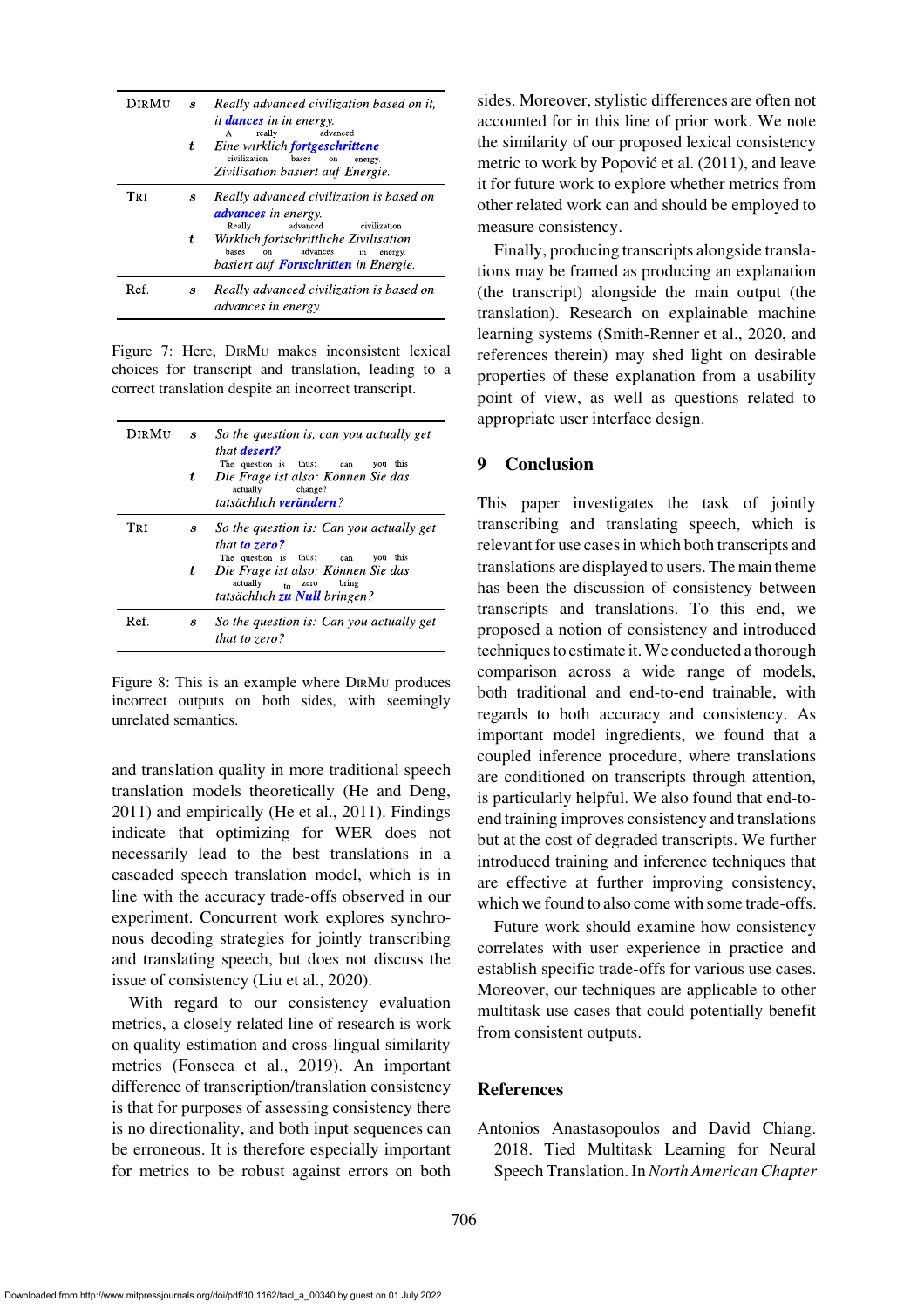*of the Association for Computational Linguistics (NAACL)*. New Orleans, LA, USA. DOI: [https://doi.org/10.18653/v1/N18](https://doi.org/10.18653/v1/N18-1008) [-1008](https://doi.org/10.18653/v1/N18-1008)

- <span id="page-12-2"></span>Dzmitry Bahdanau, KyungHyun Cho, and Yoshua Bengio. 2015. Neural Machine Translation by Jointly Learning to Align and Translate. In *International Conference on Representation Learning (ICLR)*. San Diego, CA, USA.
- <span id="page-12-9"></span>Douglas Bates, Martin Maechler, Ben Bolker, and Steven Walker. 2013. lme4: Linear mixedeffects models using Eigen and S4. *R package version*, 1(4).
- <span id="page-12-3"></span>Chung-Cheng Chiu, Tara N. Sainath, Yonghui Wu, Rohit Prabhavalkar, Patrick Nguyen, Zhifeng Chen, Anjuli Kannan, Ron J. Weiss, Kanishka Rao, Katya Gonina, Navdeep Jaitly, Bo Li, Jan Chorowski, and Michiel Bacchiani. 2018. State-of-the-art Speech Recognition With Sequence-to-Sequence Models. In *International Conference on Acoustics, Speech and Signal Processing (ICASSP)*, pages 4774–4778. Calgary, Canada.
- <span id="page-12-11"></span>Mattia A. Di Gangi, Matteo Negri, and Marco Turchi. 2019. Adapting Transformer to Endto-end Spoken Language Translation. In *Annual Conference of the International Speech Communication Association (InterSpeech)*, pages 1133–1137. Graz, Austria.
- <span id="page-12-4"></span>Tobias Domhan. 2018. How Much Attention Do You Need ? A Granular Analysis of Neural Machine Translation Architectures. In *Association for Computational Linguistic (ACL)*, pages 1799–1808. Melbourne, Australia.
- <span id="page-12-1"></span>Chris Dyer, Victor Chahuneau, and Noah A. Smith. 2013. A Simple, Fast, and Effective Reparameterization of IBM Model 2. In *North American Chapter of the Association for Computational Linguistics (NAACL)*, pages 644–648. Atlanta, GA, USA.
- <span id="page-12-14"></span>Erick Fonseca, Lisa Yankovskaya, Andre F. T. ´ Martins, Mark Fishel, and Christian Federmann. 2019. Findings of the WMT 2019 Shared Tasks on Quality Estimation. In *Conference on Machine Translation (WMT)*. Florence, Italy. DOI: [https://doi.org/10.18653/v1/W19](https://doi.org/10.18653/v1/W19-) [-5401](https://doi.org/10.18653/v1/W19-5401)
- <span id="page-12-0"></span>Christian Fügen. 2008. A System for Simultaneous Translation of Lectures and Speeches. PhD thesis, University of Karlsruhe.
- <span id="page-12-8"></span>Yarin Gal and Zoubin Ghahramani. 2016. A Theoretically Grounded Application of Dropout in Recurrent Neural Networks. In *Neural Information Processing Systems Conference (NIPS)*, pages 1019–1027. Barcelona, Spain.
- <span id="page-12-6"></span>Antonino Mattia di Gangi, Roldano Cattoni, Luisa Bentivogli, Matteo Negri, and Marco Turchi. 2019. MuST-C : A Multilingual Speech Translation Corpus. In*North American Chapter of the Association for Computational Linguistics (NAACL)*. Minneapolis, MN, USA.
- <span id="page-12-10"></span>Edward Gibson, Steve Piantadosi, and Kristina Fedorenko. 2011. Using Mechanical Turk to Obtain and Analyze English Acceptability Judgments. *Language and Linguistics Compass*, 5(8):509–524. DOI: [https://doi.org](https://doi.org/10.1111/j.1749-818X.2011.00295.x) [/10.1111/j.1749-818X.2011.00295.x](https://doi.org/10.1111/j.1749-818X.2011.00295.x)
- <span id="page-12-7"></span>Xavier Glorot and Yoshua Bengio. 2010. Understanding the Difficulty of Training Deep Feedforward Neural Networks. In *International Conference on Artificial Intelligence and Statistics (AISTATS)*. Sardinia, Italy.
- <span id="page-12-5"></span>Parisa Haghani, Arun Narayanan, Michiel Bacchiani, Galen Chuang, Neeraj Gaur, Pedro Moreno, Rohit Prabhavalkar, Zhongdi Qu, and Austin Waters. 2018. From Audio to Semantics: Approaches to End-to-End Spoken Language Understanding. In *Spoken Language Technology Workshop (SLT)*. Athens, Greece. DOI: [https://doi.org/10.1109/SLT.2018](https://doi.org/10.1109/SLT.2018.8639043) [.8639043](https://doi.org/10.1109/SLT.2018.8639043)
- <span id="page-12-13"></span>Xiaodong He and Li Deng. 2011. Speech Recognition, Machine Translation, and Speech Translation – A Unified Discriminative Learning Paradigm. *IEEE Signal Processing Magazine*, 28(5):126–133. DOI: [https://doi](https://doi.org/10.1109/MSP.2011.941852) [.org/10.1109/MSP.2011.941852](https://doi.org/10.1109/MSP.2011.941852)
- <span id="page-12-12"></span>Xiaodong He, Li Deng, and Alex Acero. 2011. Why Word Error Rate Is Not a Good Metric for Speech Recognizer Training for the Speech Translation Task? In *International Conference on Acoustics, Speech and Signal Processing (ICASSP)*, pages 5632–5635. Prague, Czech Republic.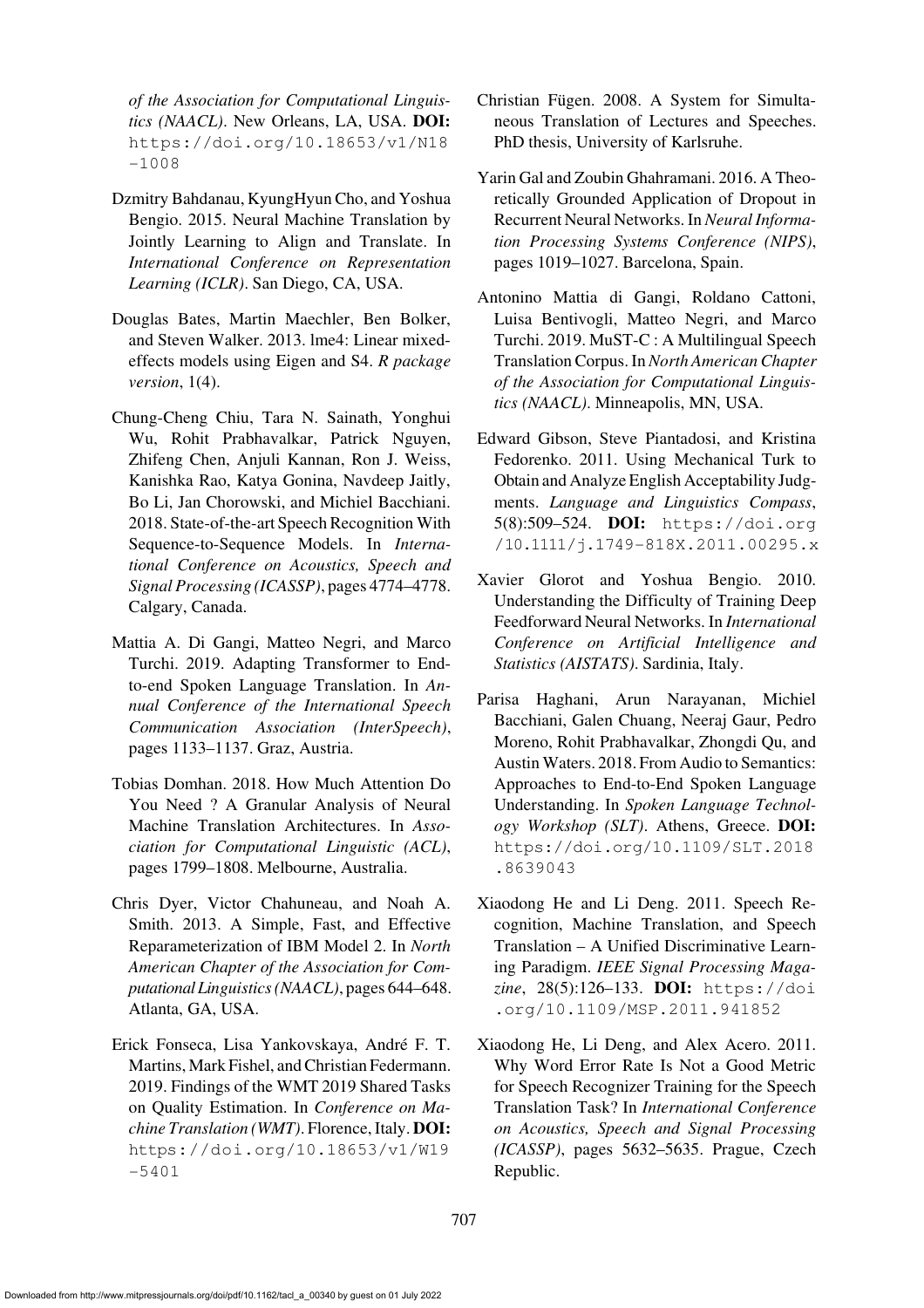- <span id="page-13-5"></span>Sepp Hochreiter and Jürgen Schmidhuber. 1997. Long Short-Term Memory. *Neural Computation*, 9(8):1735–1780. DOI: [https://doi](https://doi.org/10.1162/neco.1997.9.8.1735) [.org/10.1162/neco.1997.9.8.1735](https://doi.org/10.1162/neco.1997.9.8.1735), PMID: [9377276](https://europepmc.org/article/MED/9377276)
- <span id="page-13-1"></span>Roger Hsiao, Ashish Venugopal, Thilo Köhler, Ting Zhang, Paisarn Charoenpornsawat, Andreas Zollmann, Stephan Vogel, Alan W. Black, Tanja Schultz, and Alex Waibel. 2006. Optimizing Components for Handheld Two-Way Speech Translation for an English-Iraqi Arabic System. In *Annual Conference of the International Speech Communication Association (InterSpeech)*, pages 765–768. Pittsburgh, PA, USA.
- <span id="page-13-6"></span>Takatomo Kano, Sakriani Sakti, and Satoshi Nakamura. 2017. Structured-based Curriculum Learning for End-to-end English-Japanese Speech Translation. In *Annual Conference of the International Speech Communication Association (InterSpeech)*, pages 2630–2634. DOI: [https://doi.org/10.21437](https://doi.org/10.21437/Interspeech.2017-944) [/Interspeech.2017-944](https://doi.org/10.21437/Interspeech.2017-944)
- <span id="page-13-8"></span>Diederik P. Kingma and Jimmy L. Ba. 2014. Adam: A Method for Stochastic Optimization. In *International Conference on Learning Representations (ICLR)*. Banff, Canada.
- <span id="page-13-13"></span>Philipp Koehn. 2004. Statistical Significance Tests for Machine Translation Evaluation. In *Conference on Empirical Methods in Natural Language Processing (EMNLP)*, pages 388–395. Barcelona, Spain.
- <span id="page-13-7"></span>Taku Kudo and John Richardson. 2018. Sentence Piece: A Simple and Language Independent Subword Tokenizer and Detokenizer For Neural Text Processing. *Empirical Methods in Natural Language Processing (EMNLP)*, pages 66–71. DOI: [https://doi.org](https://doi.org/10.18653/v1/D18-2012) [/10.18653/v1/D18-2012](https://doi.org/10.18653/v1/D18-2012), PMID: [29382465](https://europepmc.org/article/MED/29382465)
- <span id="page-13-4"></span>Adrien Lardilleux and Yves Lepage. 2017. CHARCUT: Human-Targeted Character-Based MT Evaluation with Loose Differences. In *International Workshop on Spoken Language Translation (IWSLT)*. Tokyo, Japan.
- <span id="page-13-12"></span>Yuchen Liu, Jiajun Zhang, Hao Xiong, Long Zhou, Zhongjun He, Hua Wu, Haifeng Wang, and Chengqing Zong. 2020. Synchronous

Speech Recognition and Speech-to-Text Translation with Interactive Decoding. In *Conference on Artificial Intelligence (AAAI)*, New York, NY, USA. DOI: [https://doi.org/10](https://doi.org/10.1609/aaai.v34i05.6360) [.1609/aaai.v34i05.6360](https://doi.org/10.1609/aaai.v34i05.6360)

- <span id="page-13-10"></span>Graham Neubig, Matthias Sperber, Xinyi Wang, Matthieu Felix, Austin Matthews, Sarguna Padmanabhan, Ye Qi, Devendra Singh Sachan, Philip Arthur, Pierre Godard, John Hewitt, Rachid Riad, and Liming Wang. 2018. XNMT: The eXtensible Neural Machine Translation Toolkit. In *Conference of the Association for Machine Translation in the Americas (AMTA) Open Source Software Showcase*. Boston, MA, USA.
- <span id="page-13-3"></span>Peter Newmark. 1988. *Approaches to Translation*, Prentice Hall, Hertfordshire.
- <span id="page-13-0"></span>Hermann Ney. 1999. Speech Translation: Coupling of Recognition and Translation. In *International Conference on Acoustics, Speech, and Signal Processing (ICASSP)*, pages 517–520. Phoenix, AZ, USA.
- <span id="page-13-11"></span>Geoff Norman. 2010. Likert Scales, Levels of Measurement and the "Laws" of Statistics. *Advances in Health Sciences Education*, 15(5):625–632.
- <span id="page-13-2"></span>Kishore Papineni, Salim Roukos, Todd Ward, and Wei-Jing Zhu. 2002. BLEU: A Method For Automatic Evaluation of Machine Translation. In *Association for Computational Linguistic (ACL)*, pages 311–318. Philadephia, PA, USA. DOI: [https://doi.org/10](https://doi.org/10.3115/1073083.1073135) [.3115/1073083.1073135](https://doi.org/10.3115/1073083.1073135)
- <span id="page-13-9"></span>Adam Paszke, Sam Gross, Francisco Massa, Adam Lerer, James Bradbury, Gregory Chanan, Trevor Killeen, Zeming Lin, Natalia Gimelshein, Luca Antiga, Alban Desmaison, Andreas Köpf, Edward Yang, Zach DeVito, Martin Raison, Alykhan Tejani, Sasank Chilamkurthy, Benoit Steiner, Lu Fang, Junjie Bai, and Soumith Chintala. 2019. PyTorch: An Imperative Style, High-Performance Deep Learning Library. In *Advances in Neural Information Processing Systems (NeuIPS)*. Vancouver, Canada.
- <span id="page-13-14"></span>Maja Popovic, David Vilar, Eleftherios ´ Avramidis, Aljoscha Burchardt, and Maja